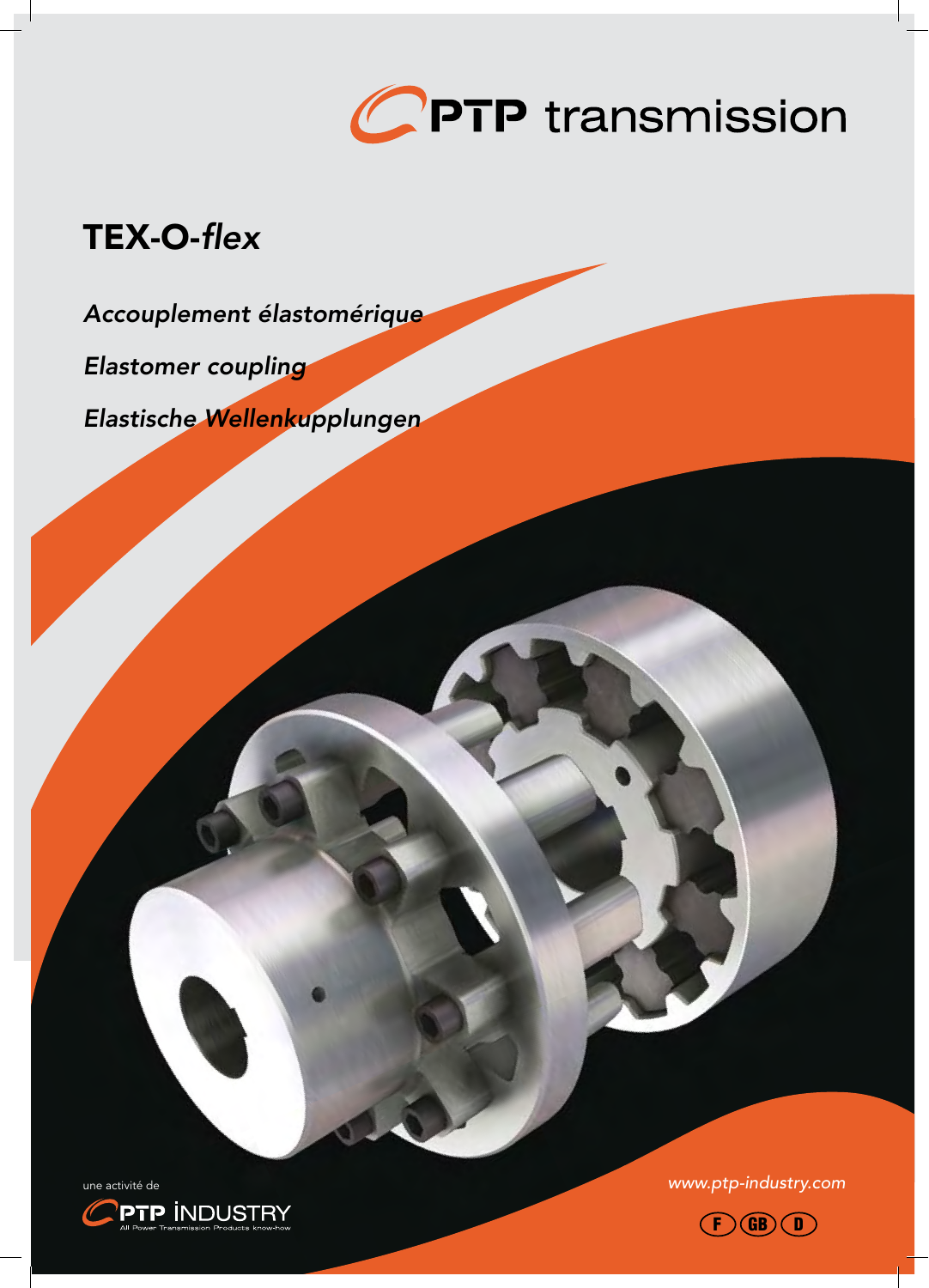| <b>Gamme de produits</b>                     | <b>Product range</b>     | <b>Produkte Reihe</b>                                     |
|----------------------------------------------|--------------------------|-----------------------------------------------------------|
| Un produit adapté à chacun<br>de vos besoins | <b>Making your needs</b> | Ein Produkt, das jeden Ihrer<br>Bedürfnisse angepasst ist |
| ECOflex                                      | $TEX$ -O-flex            | PENCOflex                                                 |



**Accouplement Positif Élastomèrique Elastomer Fail Safe Coupling Elastische Wellenkupplung**



**Accouplement Élastomèrique Elastomer Coupling Elastische Wellenkupplung**



**Accouplements à Broches et Douilles Pin and Bush Couplings Elastische Wellenkupplung**

SR-flex<sup>®</sup>



**Accouplement Superélastique Super Elastomer Coupling Superelastische Wellenkupplung**

# **Hydro-flow**



**Coupleur Hydrodynamique Hydrodynamic Coupling Hydrodynamische Kupplung**

# Varisit



**Variateurs Mécaniques Mechanical Variators Mechanische Variatoren**



**Variateurs de Vitesse Variable Speed Drives Regelantriebe**

# **Magic-Grip-T®**



**Gamme de Transmissions V-Belt Drives Keilriemenantriebe**



**Réducteurs de Vitesse Pendulaires Shaft Mounted Gear Units with Torque Arm Schwenkaufsteckgetriebe**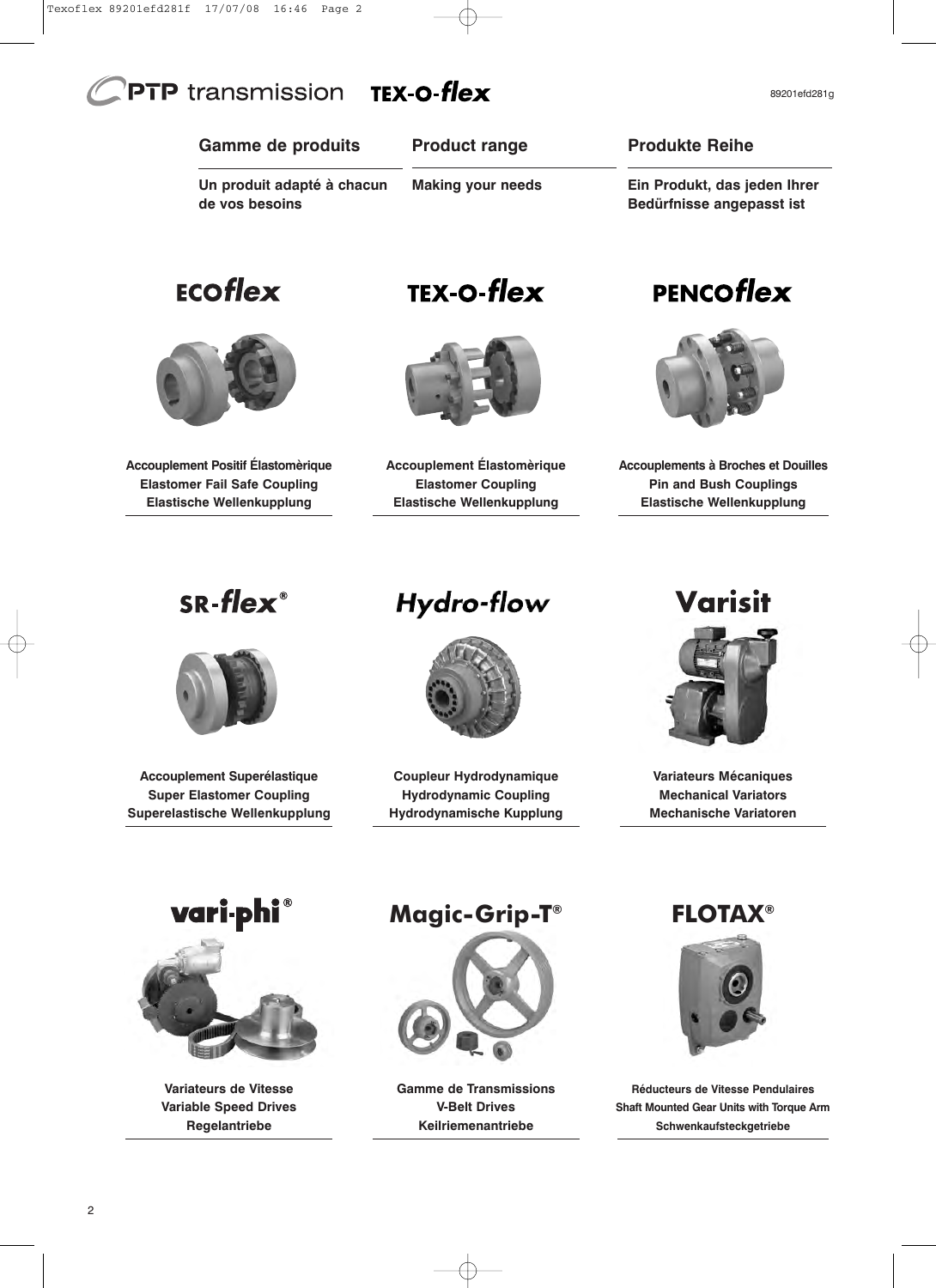| <b>Contents</b>                 |                | <b>Index</b>                    |                | <b>Inhaltsverzeichnis</b>    |                |
|---------------------------------|----------------|---------------------------------|----------------|------------------------------|----------------|
| Reference chart                 | 4              | Tableau de référence            | 4              | Tabellarische Übersicht      | 4              |
| <b>Selection procedure</b>      | 5              | Méthode de sélection            | 5              | <b>Auswahl Method</b>        | 5              |
| <b>Service factors</b>          | 6              | <b>Facteurs de service</b>      | 6              | <b>Betriebsfaktoren</b>      | 6              |
| <b>Selection - Applications</b> | $\overline{7}$ | <b>Selection - Applications</b> | $\overline{7}$ | Auswahl - Anwendungen        | $\overline{7}$ |
| <b>Notes</b>                    | 8              | <b>Notes</b>                    | 8              | <b>Notizen</b>               | 8              |
| <b>Selection - IEC Motor</b>    | 9              | <b>Selection - Moteur CEI</b>   | 9              | <b>Auswahl - IEC Motoren</b> | 9              |
| <b>Description</b>              | 10             | <b>Description</b>              | 10             | <b>Beschreibung</b>          | 10             |
| Coding                          | 11             | <b>Codification</b>             | 11             | <b>Bezeichnung</b>           | 11             |
| <b>Dimensional drawings</b>     | $12 - 15$      | Plans d'encombrement            | $12 - 15$      | Maßzeichnungen               | $12 - 15$      |
| <b>Flexible elements</b>        | 16             | <b>Tampons</b>                  | 16             | <b>Pakete</b>                | 16             |
| <b>Balancing</b>                | 17             | <b>Équilibrage</b>              | 17             | Auswuchtung                  | 17             |
| <b>Mounting / Disassembly</b>   | 18             | Montage / Démontage             | 18             | Einbau / Ausbau              | 18             |
| Alignment                       | $19 - 21$      | Alignement                      | $19 - 21$      | <b>Ausrichtung</b>           | $19 - 21$      |
| <b>Maintenance</b>              | 22             | Maintenance                     | 22             | Wartung                      | 22             |
| <b>Responsibility</b>           | 23             | Responsabilité                  | 23             | <b>Haftung</b>               | 23             |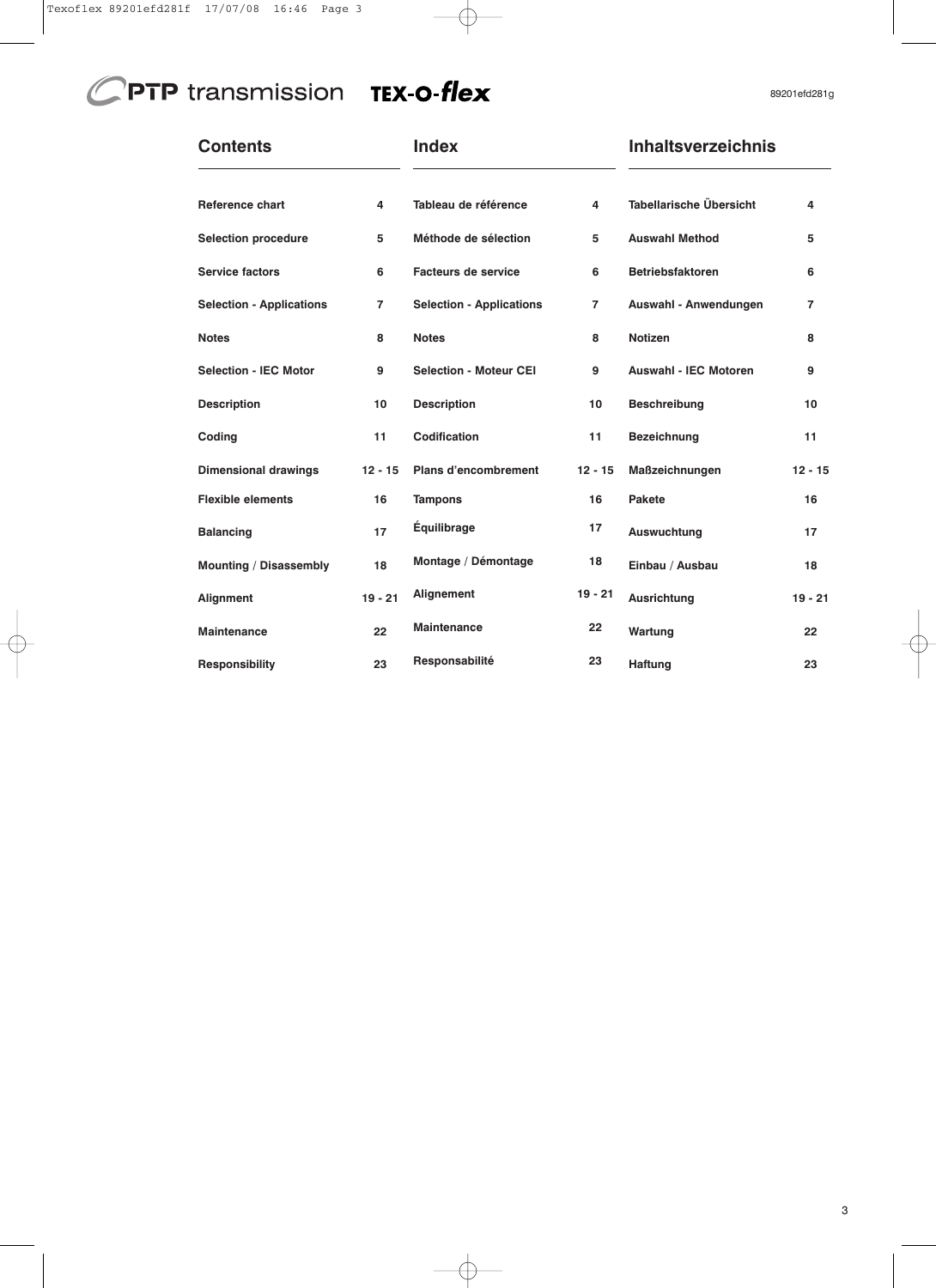# **Reference chart Tableau de référence Tabellarische Übersicht**

|             | <b>FEATURES</b><br>CARACTÉRISTIQUES                                                                                                                  |                                                                                                 |                                    |                                     |                                    | ٥                                  |                                     |                                    |
|-------------|------------------------------------------------------------------------------------------------------------------------------------------------------|-------------------------------------------------------------------------------------------------|------------------------------------|-------------------------------------|------------------------------------|------------------------------------|-------------------------------------|------------------------------------|
|             | MERKMALE                                                                                                                                             | SR-flex <sup>®</sup>                                                                            | PENCOflex                          | TEX-O-flex                          | ECOflex                            | <b>HATECO</b>                      | <b>HARCO</b>                        | Hydro-flow                         |
|             | $T_N$ (kNm)                                                                                                                                          | 1 000                                                                                           |                                    |                                     |                                    |                                    |                                     |                                    |
|             | N                                                                                                                                                    | 100                                                                                             |                                    |                                     |                                    |                                    |                                     |                                    |
|             | $O$ $\frac{m}{2}$<br>Nominal torque                                                                                                                  | 10                                                                                              |                                    |                                     |                                    |                                    |                                     |                                    |
|             | Couple nominal<br>Nenndrehmoment _                                                                                                                   | $\mathbf{1}$<br>0,1                                                                             |                                    |                                     |                                    |                                    |                                     |                                    |
| $+\Delta E$ | $\Delta E$ axial                                                                                                                                     | $***$                                                                                           | $^\star$                           | $***$                               | ***                                | $***$                              | 0%                                  |                                    |
|             | $\Delta r$ radial                                                                                                                                    | ***                                                                                             | $^\star$                           | ***                                 | $***$                              | $***$                              | 0%                                  |                                    |
|             | $\alpha$ angular<br>$\alpha$ angulaire<br>$\alpha$ winklig                                                                                           | $^\star$                                                                                        | $^\star$                           | ***                                 | $***$                              | $***$                              | $\mathbf{0}^\circ$                  |                                    |
|             | Torsional<br>elasticity at T <sub>N</sub><br>Elasticité<br>torsionnelle<br>sous T <sub>N</sub><br>Drehelastizität<br>unter $T_N$                     | $15^{\circ}$<br>EDPM & PROCOUPLAN<br>7° HYTREL                                                  | $2^{\circ}$                        | $5^{\circ}$                         | $3^\circ$                          | $\mathbf{0}^\circ$                 | $\mathbf{0}^\circ$                  |                                    |
| $\theta$ °C | Ambient<br>temperature<br>range<br>Température<br>ambiante<br>Zulässige<br>Umgebungs-<br>temperatur                                                  | $-55^{\circ}$ C<br>$+100^{\circ}$ C<br>EDPM & PROCOUPLAN<br>$-55^{\circ}$ C<br>$+120^{\circ}$ C | $-40^{\circ}$ C<br>$+90^{\circ}$ C | $-55^{\circ}$ C<br>$+100^{\circ}$ C | $-30^{\circ}$ C<br>$+80^{\circ}$ C | $-30^{\circ}$ C<br>$+90^{\circ}$ C | $-40^{\circ}$ C<br>$+150^{\circ}$ C | $-20^{\circ}$ C<br>$+40^{\circ}$ C |
|             | Adaptability<br>to chemical<br>environment<br>Adaptabilité aux<br>environnements<br>chimiques<br>Einsetzbar in<br>chemisch<br>agressiver<br>Umgebung | <b>HYTREL</b><br><b>HYTREL</b>                                                                  |                                    |                                     |                                    |                                    |                                     |                                    |
|             | Magic-Lock<br>taper bushes<br>Douilles<br>Magic-Lock<br>Magic-Lock<br>Spannbuchsen                                                                   |                                                                                                 |                                    |                                     |                                    |                                    |                                     |                                    |
| Remarks:    |                                                                                                                                                      |                                                                                                 | Remarques:                         |                                     |                                    | Bemerkungen:                       |                                     |                                    |

\*\*\* : Excellent / \*\* : Good / \* : Average

**Remarques :** \*\*\* : Excellent / \*\* : Bien / \* : Moyen

**Bemerkungen :** \*\*\* : Excellent / \*\* : Gut / \* : Mittelmäßig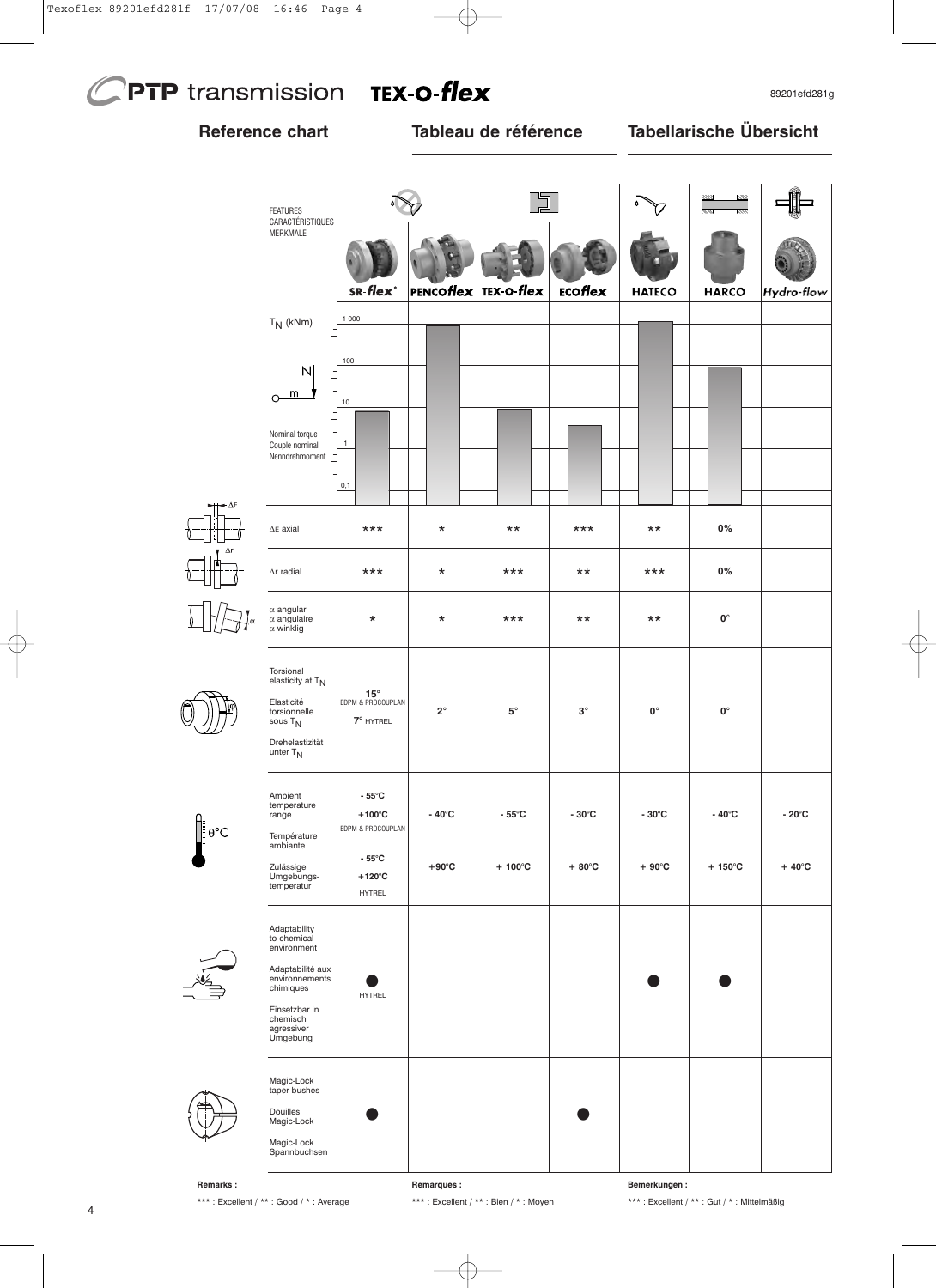## **Selection procedure**

**1/Choice of coupling type :** The choice is based on the type of application and the operating

The reference chart on page 4 can help with the choice of coupling type. (Note : only use couplings with positive engagement for lifting motion !)

**2/Calculation of the nominal torque Ta (Nm) of the driven machine**

# **Méthode de sélection**

### **1/Choix du type d'accouplement :**

Celui-ci est déterminé par le genre d'application et par les conditions de fonctionnement.

Le tableau synthétique de la page 4 peut aider à ce choix.

(Remarque : employer uniquement un accouplement assurant une liaison positive sûre pour un mouvement de levage !)

### **2/Calcul du couple nominal Ta (Nm) de la machine**

 $Ta = \frac{9550 \times Pa}{2}$ **n**

conditions.

where  $Pa =$  absorbed torque (kW) of the driven machine,  $n = speed (min<sup>-1</sup>)$ 

### **3/Service factor determination SF**

See table in each catalogue. Service factor adders should be used if : • the driven machine is an internal combustion engine where torque fluctuations of more than 20 % may occur (see page 4),

• the operating speed approaches the critical speed (consult us), • the ambient temperature exceeds

60°C (consult us). • the number of starts per hour is more than 10 (consult factory).

Should you be in any doubt please contact the factory for selection.

### **4/Calculation of the equivalent torque Teq (Nm)**

**Teq = Ta x SF**

where  $:Ta = torque (Nm)$ of the driven machine, SF = service factor

### **5/Select the coupling size so that :**

## $T_N \geq Teq$

where : $T_N$  = nominal torque of the coupling (see dimensional drawings)

**6/Checking of the selection** The maximal peak torque :

$$
Tmax \leq 2 \times T_N
$$

### **7/Checking of the bores**

Check when the shaft diameters are known, whether the corresponding bores are available. If the coupling is to be bored and keywayed, please specify the correct dimensions and tolerances.

où : Pa = puissance absorbée (kW) par la machine,  $n =$  vitesse (min-1).

### **3/Choix du facteur de service SF**

Voir tableau dans chaque catalogue. Des facteurs de service complémentaires doivent être appliqués lorsque :

• la machine motrice est un moteur à combustion interne pouvant

occasionner des variations de couple de plus de 20 % (voir page 4), • la vitesse de régime se rapproche sensiblement de la vitesse critique

(nous consulter), • la température ambiante dépasse

60°C (nous consulter).

• le nombre de démarrages par heure est supérieur à 10 (nous consulter).

En cas de doute, prière de nous consulter.

**4/Calcul du couple équivalent Teq (Nm)**

### **1/Auswahl des Kupplungstyps :**

**Auswahl Method**

Dieser ist abhängig von der Anwendungs-art und von den Betriebsumständen. Die tabellarische Übersicht auf Seite 4 kann bei dieser Auswahl helfen. (Anmerkung : Verwenden Sie für Hebebewegungen nur durchschlagsichere Kupplungen !

### **2/Bestimmung des effektiven Nenndrehmomentes Ta (Nm) der Arbeitsmaschine**

worin : Pa = Effektivleistung (kW) der Arbeitsmaschine,  $n =$  Drehzahl (min-1).

### **3/Bestimmung des erforderlichen Betriebsfaktors SF**

Siehe Tabelle in jedes Katalog. Ein größerer Betriebsfaktor ist zu wählen wenn :

• die Kraftmaschine ein Verbrennungsmotor ist, wobei Drehmomentschwankungen von über 20 % auftreten können (siehe seite 4),

• die Betriebsdrehzahl in der Nähe der kritischen Drehzahl liegt (Rückfragen),

• die Umgebungstemperatur 60°C überschreitet (Rückfragen).

• bei mehr als 10 Anläufen pro Stunde (Rückfragen).

In Zweifelsfällen bitten wir Sie uns bei der Auslegung zu Rate zu ziehen.

**4/Berechnung des Äquivalentdrehmomentes Teq (Nm)**

où : Ta = couple (Nm) de la machine entraînée, SF = facteur de service

**5/Sélection de la taille de l'accouplement, de manière que :**

 $où: T_N = \text{couple nominal de l'accou-}$ plement (voir plans d'encombrements).

**6/Vérification de la sélection** Couple de pointe maximum :

### **7/Contrôle des alésages**

Les diamètres des bouts d'arbre étant connus, contrôler que les alésages correspondants peuvent être réalisés. Si les accouplements doivent être fournis alésés et rainurés, il y a lieu d'indiquer les cotes exactes et les tolérances désirées.

worin : Ta = Drehmoment (Nm) der Arbeitsmaschine, SF = Betriebsfaktor

**5/Bestimmung der Baugröße :**

worin :  $T_N$  = Nenndrehmoment der Kupplung (siehe Maßzeichnungen).

**6/Überprüfung der Auswahl :** Maximales Spitzendrehmoment :

### **7/Überprüfung der Bohrungen**

Überprüfen Sie, sobald die Wellendurchmesser bekannt sind, ob die entsprechenden Bohrungen ausgeführt werden können. Soll die Kupplung gebohrt und genutet sein, so sind die gewünschten Maße und Passungen genau anzugeben.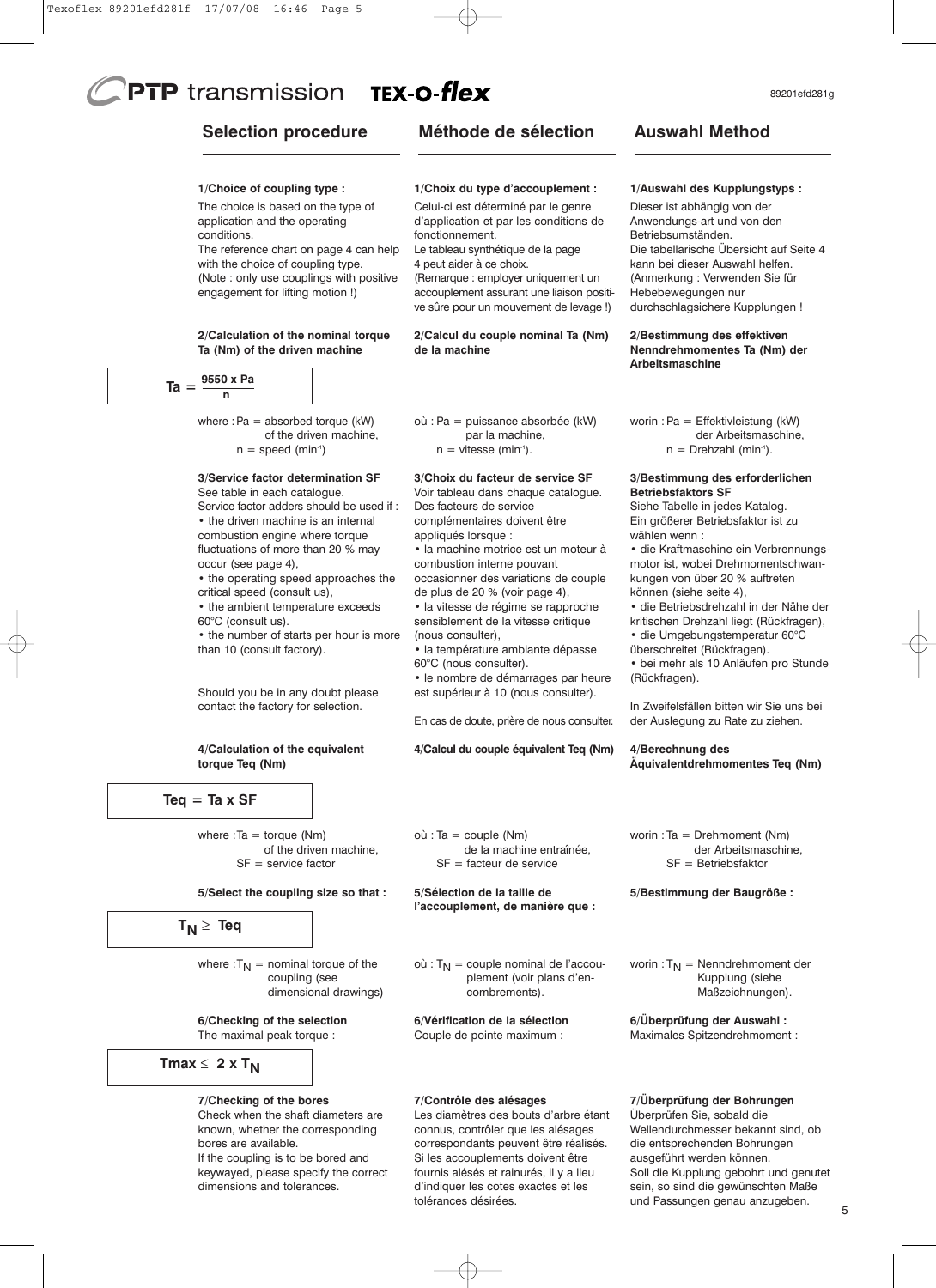# **Service factors Facteurs de service Betriebsfaktoren**

 $+ 0,25$ <br> $+ 0,75$ 

| For applications not listed :             | Autres applications non mentionnées : | Für andere Anwendungen:                  |
|-------------------------------------------|---------------------------------------|------------------------------------------|
| consult factory                           | nous consulter                        | Rückfrage erbeten                        |
| *: Consult factory                        | *: Nous consulter                     | * : Rückfrage                            |
| Intern. comb. motor - 4 cylinders or more | Moteur thermique 4 cylindres et plus  | Verbrennungsmotor - 4 Zylinder oder mehr |
| Intern. comb. motor - 1 to 3 cylinders    | Moteur thermique 1 à 3 cylindres      | Verbrennungsmotor - 1 bis 3 Zylinder     |

| <b>SERVICE FACTORS</b>                                     | <b>FACTEURS DE SERVICE</b>                      | <b>BETRIEBSFAKTOREN</b>                                                    | Hours<br>per day    | <b>Heures</b><br>par jour | Stunden<br>pro Tag           |  |
|------------------------------------------------------------|-------------------------------------------------|----------------------------------------------------------------------------|---------------------|---------------------------|------------------------------|--|
| <b>Applications</b>                                        | <b>Applications</b>                             | Anwendungen                                                                | 3h/24h              | 10h/24h                   | 24h/24h                      |  |
| <b>AGITATORS</b>                                           | <b>AGITATION</b>                                | RÜHRWERKE                                                                  |                     |                           |                              |  |
| Liquid with constant density                               | Liquide à densité constante                     | Flüßigkeit mit konstanter Dichte                                           | 0,9                 | 1                         | 1,25                         |  |
| Liquid with variable density                               | Liquide à densité variable                      | Flüßigkeit mit veränderlicher Dichte                                       | $\mathbf{1}$        | 1,25                      | 1,5                          |  |
| Liquid with solid material                                 | Liquide avec matière solide                     | Flüßigkeit mit festen Körpern gemischt                                     | 1,25                | 1,5                       | 1,75                         |  |
| <b>FOOD INDUSTRY</b>                                       | <b>ALIMENTAIRE</b>                              | NÄHRMITTELINDUSTRIE                                                        |                     |                           |                              |  |
| Meat grinders, mixers, Beet slicers                        | Hachoirs à viande, moulins, pétrins             | Rübenschneidemaschinen, Fleischmühlen,<br>Knetmaschinen, Zuckerrohrbrecher | 1,25                | 1,5                       | 1,75                         |  |
| Filling machines                                           | Emboiteuse                                      | Füllmaschinen                                                              | 0,8                 | 0,9                       | $\mathbf{1}$                 |  |
| <b>BREWING - DISTILLING</b>                                | <b>BRASSERIE - DISTILLERIE</b>                  | <b>BRAUEREIEN - BRENNEREIEN</b>                                            |                     |                           |                              |  |
| Mash tubs                                                  | <b>Broveurs</b>                                 | Mühlen                                                                     | 0,9                 | 1                         | 1,25                         |  |
| Bottling machinery                                         | Machines à embouteiller                         | Flaschenfüllmaschinen                                                      | 0,8                 | 0,9                       | $\mathbf{1}$                 |  |
| <b>MILLS</b><br>Ball, rod, plain & wedge bar               | <b>BROYEURS</b><br>A barres, à boulets          | <b>MÜHLEN</b><br>Kugelmühlen                                               | 1,25                | 1,5                       | 1,75                         |  |
| Tumbling barrels                                           | A galets, à marteaux                            | Hammermühlen, Schleudermühlen                                              | 1,5                 | 1,75                      | $\overline{c}$               |  |
| <b>RUBBER &amp; PLASTIC INDUSTRY</b>                       | <b>CAOUTCHOUC &amp; MATIÈRES PLASTIQUES</b>     | <b>GUMMI- &amp; KUNSTSTOFFINDUSTRIE</b>                                    |                     |                           |                              |  |
| <b>Strainers</b>                                           | <b>Boudineuses</b>                              | Strangpressen                                                              | 0,9                 | $\mathbf{1}$              | 1,25                         |  |
| Rubber calenders, rubber mills                             | Calandres, laminoirs                            | Gummi-Kalander & -Walzwerke                                                | 1,25                | 1,5<br>1,75               | 1,75                         |  |
| Mixing mills<br><b>CEMENT INDUSTRY</b>                     | Mélangeurs<br><b>CIMENTERIE</b>                 | Mischer<br><b>ZEMENTFABRIKEN</b>                                           | 1,5                 |                           | $\overline{2}$               |  |
| Kilns, dryers & coolers                                    | Fours, tambours sécheurs                        | Öfen, Trockentrommeln                                                      | 1,25                | 1,5                       | 1,75                         |  |
| <b>COMPRESSORS</b>                                         | <b>COMPRESSEURS</b>                             | <b>KOMPRESSOREN</b>                                                        |                     |                           |                              |  |
| Centrifugal                                                | Centrifuges                                     | Kreiselkompressoren                                                        | 0,8                 | 0,9                       | 1                            |  |
| Lobe, rotary                                               | Rotatifs                                        | Rotationskompressoren                                                      | 0,9                 | 1                         | 1,25                         |  |
| Reciprocating:<br>- multi-cylinders                        | A pistons:<br>- multicylindres                  | Kolbenkompressoren:<br>- Mehrzylinder                                      | 1,5                 | 1,75                      | $\overline{2}$               |  |
| - single-cylinder                                          | - monocylindre                                  | - Einzylinder                                                              | $\overline{c}$      | 2,25                      | 2,5                          |  |
| <b>SCREENS</b>                                             | <b>CRIBLES</b>                                  | <b>SIEBE</b>                                                               |                     |                           |                              |  |
| Rotary (stone & gravel)                                    | Rotatifs (pierre & gravier)                     | Siebtrommeln (Stein & Kies)                                                | $\mathbf{1}$        | 1,25                      | 1,5                          |  |
| Travelling water intake                                    | A circulation d'eau                             | Siebe mit Wasserumlauf                                                     | 0,8                 | 0,9                       | $\mathbf{1}$                 |  |
| <b>DREDGES</b><br>Cable reels, screen drives               | <b>DRAGAGE</b><br>Tambours enrouleurs de câbles | <b>BAGGERWERKE</b><br>Siebe, Kabelwinden                                   | 1,25                | 1,5                       |                              |  |
| Cutter head drives                                         | Excavatrices                                    | Cutter-Antrieb                                                             | 1,5                 | 1,75                      | 1,75<br>$\overline{2}$       |  |
| Winches                                                    | Treuils divers                                  | Verschiedene Winden                                                        | $\mathbf{1}$        | 1,25                      | 1,5                          |  |
| <b>ELEVATORS</b>                                           | <b>ÉLÉVATEURS</b>                               | <b>ELEVATOREN</b>                                                          |                     |                           |                              |  |
| <b>Bucket</b>                                              | A godets                                        | Becherwerke                                                                | $\mathbf{1}$        | 1,25                      | 1,5                          |  |
| Escalators                                                 | <b>Escaliers roulants</b><br>Monte charge       | Rolltreppen                                                                | 0,8<br>1,25         | 0,9<br>1,5                | $\mathbf{1}$                 |  |
| Freight<br>SEWAGE DISPOSAL EQUIPMENT                       | <b>ÉPURATION</b>                                | Lastaufzüge<br>WASSERKLÄRANLAGEN                                           |                     |                           | 1,75                         |  |
| Aerators                                                   | Aérateurs                                       | Belüfter                                                                   | 1,25                | 1,5                       | 1,75                         |  |
| <b>Thickeners</b>                                          | Epaississeurs                                   | Eindicker                                                                  | 0,9                 | $\mathbf{1}$              | 1,25                         |  |
| Dewatering screws, vaccum filters                          | Pompes à vis, filtres à vide                    | Schneckenpumpen, Vakuum-Filterpressen                                      | 0,9                 | $\mathbf{1}$              | 1,25                         |  |
| Mixers                                                     | Mélangeurs                                      | Mischer                                                                    | 0,9<br>0,8          | 1<br>0,9                  | 1,25                         |  |
| Bar screens, collectors<br><b>GENERATORS (Not welding)</b> | Grilles, collecteurs<br><b>GÉNÉRATRICES</b>     | Rechen, Kanäle<br><b>GENERATOREN</b>                                       | 0,8                 | 0,9                       | $\mathbf{1}$<br>$\mathbf{1}$ |  |
| <b>CRANES &amp; HOISTS</b>                                 | <b>LEVAGE</b>                                   | <b>HEBEZEUGE</b>                                                           |                     |                           |                              |  |
| Reversing, travel & trolley motion                         | Translation, giration, direction                | Fahrbewegung, Drehbewegung, Längs- und Katzfahrantrieb                     |                     |                           | $\star$                      |  |
| Main hoists:                                               | Treuils:                                        | Winden (Hubbewegung):                                                      | 1                   | 1,25                      | 1,5                          |  |
| - medium duty                                              | - service normal                                | - normaler Betrieb                                                         | 1,25                | 1,5                       | 1,75                         |  |
| - heavy duty<br><b>MACHINE TOOLS</b>                       | - service dur<br><b>MACHINES OUTILS</b>         | - schwerer Betrieb<br>WERKZEUGMASCHINEN                                    | 1,25                | 1,5                       | 1,75                         |  |
| Bending, rolls, plat planers & punch presses               | Machines à planer, plieuse, poinçonneuse        | Richtwalzen, Stanzen, Biegemaschinen                                       | $\mathbf{1}$        | 1,25                      | 1,5                          |  |
| Main drives                                                | Commandes principales                           | Hauptantriebe                                                              | 0,9                 | $\mathbf{1}$              | 1,25                         |  |
| Feed drives                                                | Commandes auxiliaires                           | Hilfsantriebe                                                              |                     |                           |                              |  |
| <b>MIXERS</b>                                              | <b>MÉLANGEURS</b>                               | <b>MISCHER</b>                                                             |                     |                           | 1,25                         |  |
| Constant density<br>Variable density                       | Densité constante<br>Densité variable           | Konstante Dichte<br>Veränderliche Dichte                                   | 0,9<br>$\mathbf{1}$ | 1<br>1,25                 | 1,5                          |  |
| <b>METAL MILLS</b>                                         | <b>MÉTALLURGIE</b>                              | <b>METALLINDUSTRIE</b>                                                     |                     |                           |                              |  |
| Draw benches                                               | Bancs à tréfiler                                | Drahtziehbänke                                                             | 1,25                | 1,5                       | 1,75                         |  |
| Wire winding machines                                      | Enrouleuses                                     | Aufwickeltrommeln                                                          | 1                   | 1,25                      | 1,5                          |  |
| Rolling Mill non reversing - group drives                  | Trains de rouleaux non réversibles - Commande   | Rollengänge, nicht umkehrbar                                               |                     |                           |                              |  |
| - group drives<br>- individual drives                      | multiple<br>- Commande individuelle             | - Mehrtrieb<br>- Einzeltrieb                                               | 1,25<br>1,5         | 1,5<br>1,75               | 1,75<br>2                    |  |
| <b>OIL INDUSTRY</b>                                        | <b>PÉTROLE</b>                                  | ÖLINDUSTRIE                                                                |                     |                           |                              |  |
| Parafin filter presses                                     | Filtres-presses pour parafine                   | Filter-Pressen für Paraffin                                                | 1                   | 1,25                      | 1,5                          |  |
| Rotary kilns                                               | Fours rotatifs                                  | Drehöfen                                                                   | 1,25                | 1,5                       | 1,75                         |  |
| <b>PUMPS</b>                                               | <b>POMPES</b>                                   | <b>PUMPEN</b>                                                              |                     |                           |                              |  |
| Centrifugal<br>Gear type, lobe, vane                       | Centrifuges<br>A engrenages, à palettes         | Kreiselpumpen<br>Zahnrad- und Flügelpumpen                                 | 0,8<br>0,9          | 0,9<br>$\mathbf{1}$       | 1<br>1,25                    |  |
| Single & double acting:                                    | A pistons:                                      | Kolbenpumpen:                                                              |                     |                           |                              |  |
| - multi-cylinders                                          | - multicylindres                                | - Mehrzylinder                                                             | 1                   | 1,25                      | 1,5                          |  |
| - single-cylinder                                          | - monocylindre                                  | - Einzylinder                                                              |                     |                           |                              |  |
| Screw pumps                                                | A vis                                           | Schraubenpumpen                                                            | $\mathbf{1}$        | 1,25                      | 1,5                          |  |
| <b>SAWING MACHINES</b><br>Continuous                       | <b>SCIES</b><br>A mouvement continu             | <b>SÄGEMASCHINEN</b><br>Mit kontinuierlicher Bewegung                      | 0,9                 | 1                         |                              |  |
| <b>TEXTILE INDUSTRY</b>                                    | <b>TEXTILE</b>                                  | <b>TEXTILINDUSTRIE</b>                                                     | $\mathbf{1}$        | 1,25                      | 1,25<br>1,5                  |  |
| <b>CONVEYORS</b>                                           | <b>TRANSPORTEURS</b>                            | <b>FÖRDERANLAGEN</b>                                                       |                     |                           |                              |  |
| Uniformly loaded or fed                                    | Service normal                                  | Normaler Betrieb                                                           | 0,9                 | 1                         | 1,25                         |  |
| Heavy duty                                                 | Service dur                                     | Schwerer Betrieb                                                           | 1                   | 1,25                      | 1,5                          |  |
| Reciprocating, shaker                                      | A secousse, tapis vibrants                      | Schüttelrutschen                                                           | $\overline{c}$      | 2,25                      | 2,5                          |  |
| <b>FANS</b><br>Centrifugal                                 | <b>VENTILATEURS</b><br>Centrifuges              | <b>VENTILATOREN</b><br>Zentrifugalventilatoren                             | 0,8                 | 0,9                       | $\mathbf{1}$                 |  |
| Industrial                                                 | Industriels                                     | Industrieventilatoren                                                      | 0,9                 | 1                         | 1,25                         |  |
| Mine, etc                                                  | Pour mines, etc                                 | Für Bergwerke, usw                                                         | 1,25                | 1,5                       | 1,75                         |  |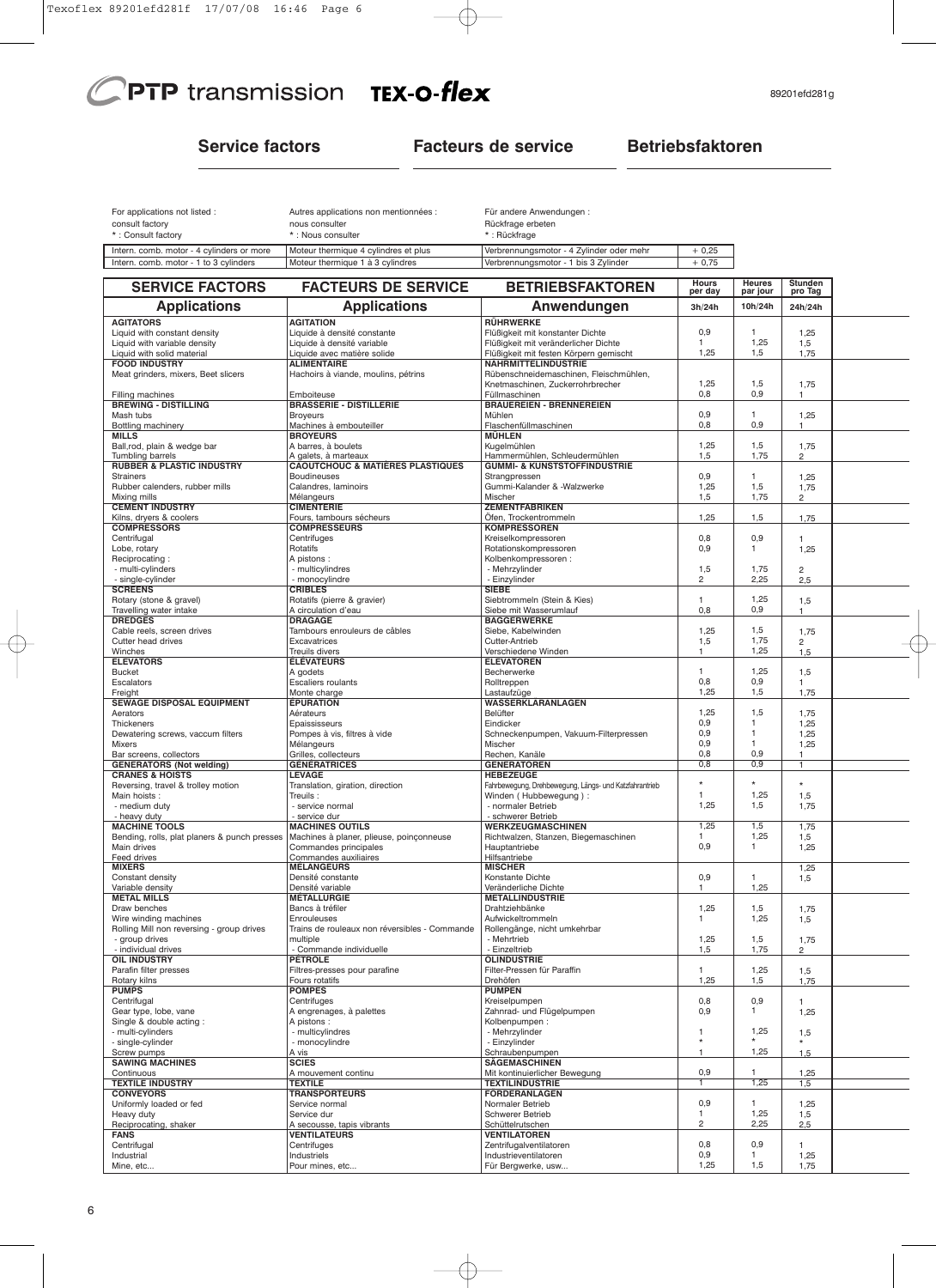**Selection Applications** **Selection Applications**

# **Auswahl Anwendungen**

| <b>COUPLING TYPE</b>                                                              | $\blacksquare$                                       |                     | <b>TYPE D'ACCOUPLEMENT</b>                                   | $\blacksquare$                            |                      | <b>KUPPLUNGSTYP</b>                                      |                                                       |
|-----------------------------------------------------------------------------------|------------------------------------------------------|---------------------|--------------------------------------------------------------|-------------------------------------------|----------------------|----------------------------------------------------------|-------------------------------------------------------|
| <b>SR-flex</b>                                                                    | <b>PENCOffex</b>                                     | TEX-O-flex          | ECOflex                                                      | HATECO                                    | <b>HARCO</b>         | Hydro-flow                                               |                                                       |
| $\boldsymbol{H}$<br>$\boldsymbol{H}$                                              | $_L^L$                                               |                     | $\begin{array}{c} H \\ H \\ H \end{array}$                   |                                           | $_L^L$               |                                                          | $H$ : High speed shafts<br>$L:$ Low speed shafts      |
| $\boldsymbol{H}$                                                                  | L                                                    |                     |                                                              |                                           | L                    |                                                          | $H$ : Arbres grande<br>vitesse<br>$L$ : Arbres petite |
| $_{H}^{\prime}$                                                                   | $_L^L$                                               | $_H^H$              | $_H^H$                                                       | H/L                                       |                      |                                                          | vitesse<br>H : Schnelldreh. Wellen                    |
|                                                                                   | $_L^L$                                               |                     |                                                              | $L \over L$                               |                      | $_H^H$                                                   | $L$ : Langsamdreh.<br>Wellen                          |
| $\boldsymbol{H}$<br>$\boldsymbol{H}$<br>$\boldsymbol{H}$                          | $\begin{array}{c} L \\ L \\ L \end{array}$           |                     | $\boldsymbol{H}$<br>$\boldsymbol{H}$<br>$\boldsymbol{H}$     |                                           | L                    |                                                          |                                                       |
| $\boldsymbol{H}$                                                                  | L                                                    | $\boldsymbol{H}$    | $\boldsymbol{H}$                                             | L                                         |                      | $\boldsymbol{H}$                                         |                                                       |
| $H/L$<br>$H/L$                                                                    |                                                      | $H/L$ $H/L$         | $H/L$<br>$H/L$                                               |                                           |                      |                                                          |                                                       |
| $H/L$<br>$H/L$                                                                    |                                                      | H/L                 |                                                              |                                           |                      |                                                          |                                                       |
| $\begin{array}{c} H/L \\ H/L \end{array}$                                         | $\frac{L}{L}$                                        |                     |                                                              |                                           |                      |                                                          |                                                       |
|                                                                                   | $\cal L$<br>L                                        |                     | $\boldsymbol{H}$<br>$^{\prime\prime}_{\prime\prime}$         | $\cal L$                                  |                      |                                                          |                                                       |
|                                                                                   | $_L^L$<br>$\cal L$                                   |                     | $\boldsymbol{H}$<br>H<br>$\boldsymbol{H}$                    |                                           |                      | $_H^H$<br>$\boldsymbol{H}$                               |                                                       |
| $\boldsymbol{H}$<br>$\boldsymbol{H}$<br>$\boldsymbol{H}$<br>$\boldsymbol{H}$<br>H | $\begin{array}{c} L \\ L \\ L \end{array}$<br>$_L^L$ |                     | $_{H}^{\prime}$<br>$\boldsymbol{H}$<br>$\boldsymbol{H}$<br>H | $\frac{H/L}{H/L}$                         | $\cal L$<br>$\cal L$ |                                                          |                                                       |
| H/L                                                                               | $\cal L$                                             | H/L                 | H/L<br>$\boldsymbol{H}$                                      | $H/L$                                     |                      |                                                          |                                                       |
|                                                                                   | $\frac{L}{L}$                                        |                     | $_{H}^{\prime}$                                              | $\begin{array}{c} H/L \\ H/L \end{array}$ |                      |                                                          |                                                       |
|                                                                                   |                                                      |                     |                                                              |                                           |                      |                                                          |                                                       |
| $\boldsymbol{H}$<br>H                                                             | $_L^L$                                               |                     | H<br>$\boldsymbol{H}$                                        |                                           | $_L^L$               |                                                          |                                                       |
|                                                                                   |                                                      |                     |                                                              | H/L<br>$H/L$                              |                      |                                                          |                                                       |
|                                                                                   |                                                      |                     |                                                              | H/L<br>H/L                                |                      |                                                          |                                                       |
| $\boldsymbol{H}$<br>$\boldsymbol{H}$                                              | $_L^L$                                               |                     | $\boldsymbol{H}$<br>$\boldsymbol{H}$                         |                                           | $_L^L$               |                                                          |                                                       |
| H/L<br>H/L                                                                        |                                                      | $H/L$<br>H/L        | $H/L$<br>H/L                                                 | H/L<br>H/L                                |                      |                                                          |                                                       |
| H/L<br>H/L<br>H/L                                                                 |                                                      | H/L<br>H/L<br>H/L   | H/L<br>H/L<br>H/L                                            | H/L<br>H/L<br>H/L                         |                      |                                                          |                                                       |
| H/L                                                                               |                                                      |                     | $H/L$<br>H/L                                                 | H/L                                       |                      |                                                          |                                                       |
|                                                                                   | $_L^L$<br>L                                          |                     | $\boldsymbol{H}$<br>$\boldsymbol{H}$<br>H                    | $_L^L$<br>$\mathcal{L}$                   |                      | $\boldsymbol{H}$<br>H                                    |                                                       |
| H/L<br>H/L                                                                        |                                                      | H/L<br>H/L<br>$H/L$ | H/L<br>H/L<br>$H/L$                                          |                                           |                      | $\boldsymbol{H}$<br>$\boldsymbol{H}$<br>$\boldsymbol{H}$ |                                                       |
|                                                                                   |                                                      |                     |                                                              |                                           |                      |                                                          |                                                       |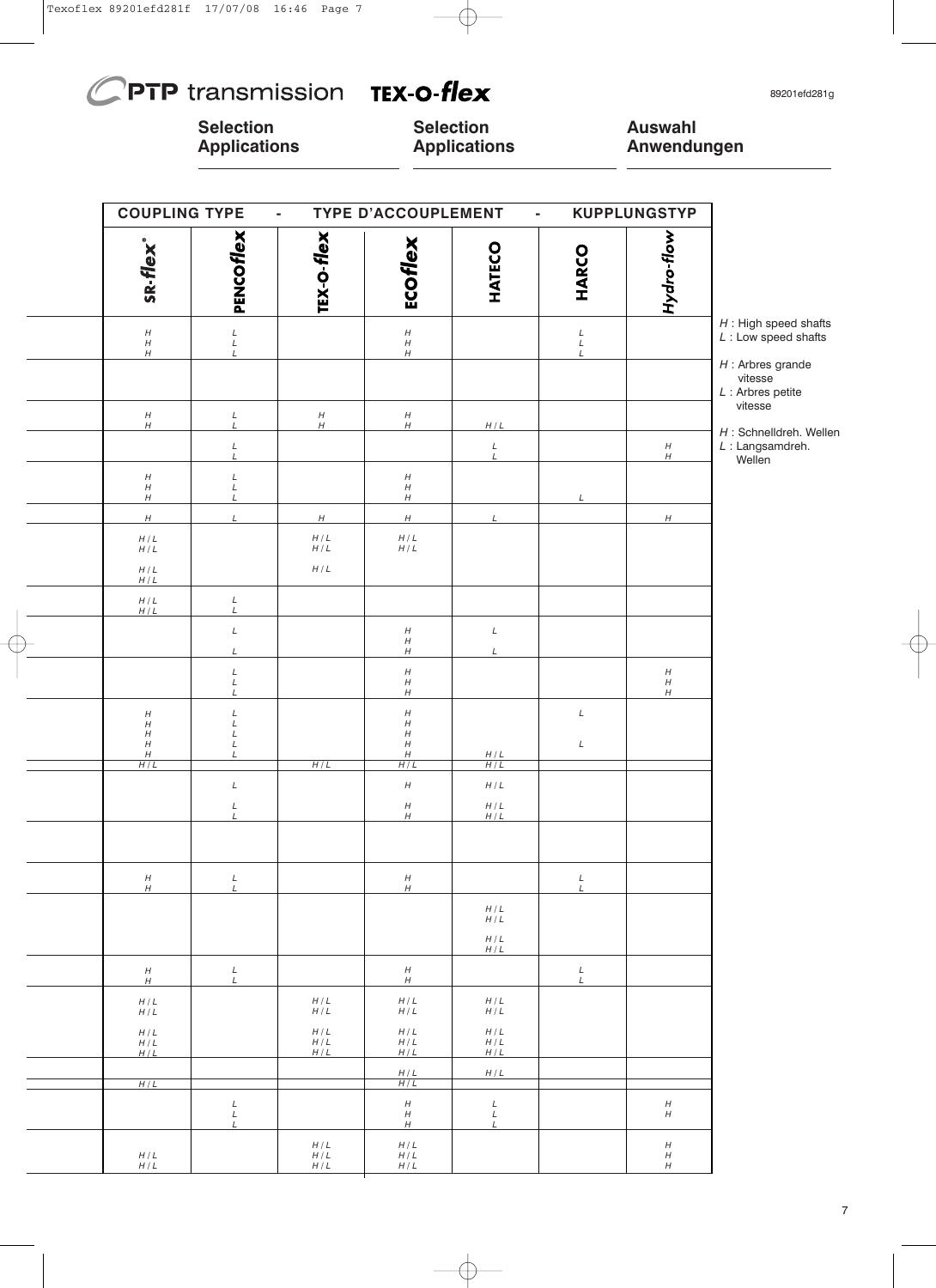| <b>Notes</b> | <b>Notes</b> | <b>Notizen</b> |
|--------------|--------------|----------------|
|              |              |                |

89201efd281g

8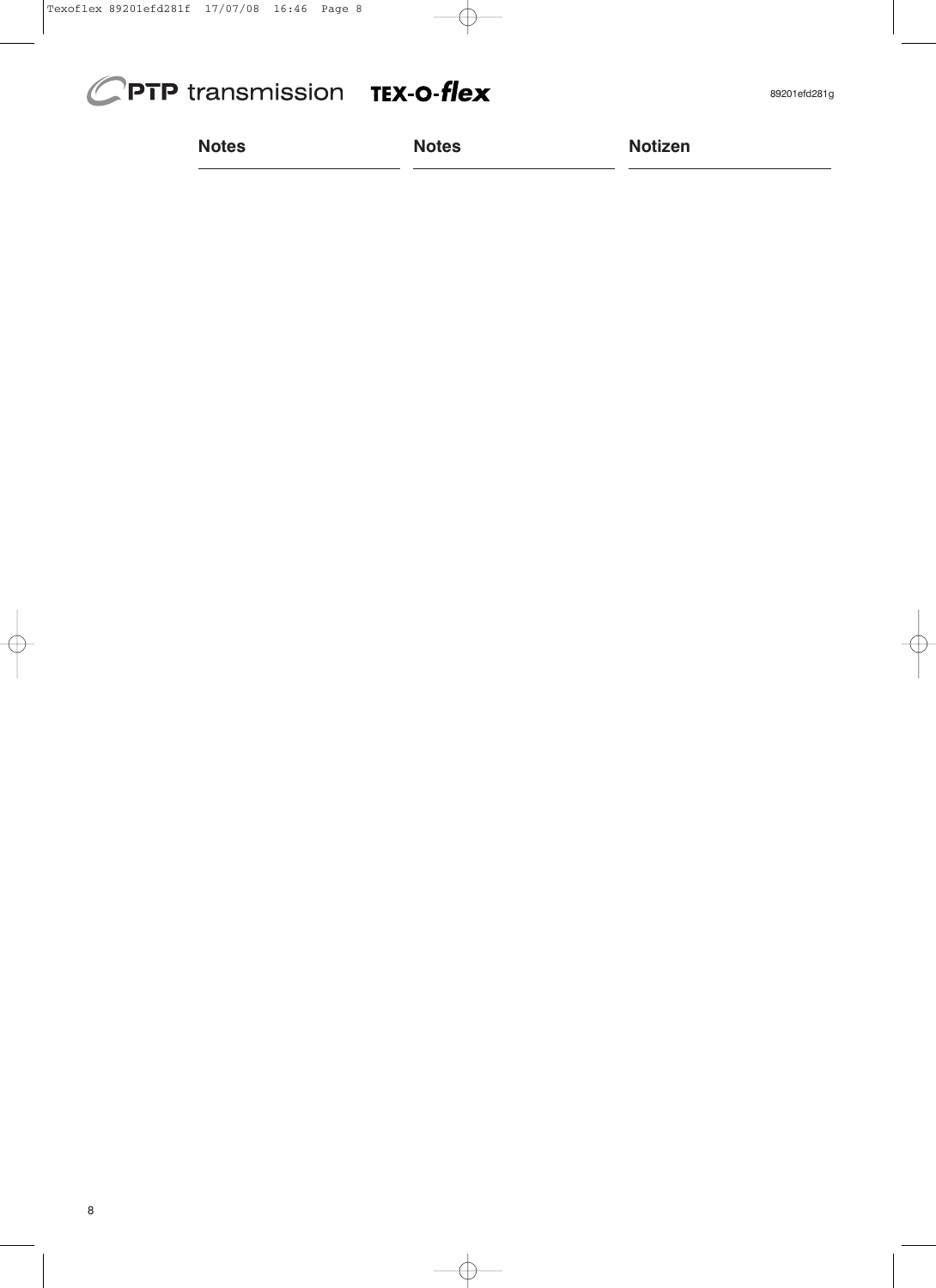# **PTP** transmission

# TEX-O-flex

# **Selection IEC Motor**

# **Selection Moteur CEI**

# **Auswahl IEC Motoren**

|                                                   |                           |              | kW                  | SR-flex®                           | <b>PENCOflex</b> | <b>TEX-O-flex</b> | <b>ECOflex</b>             | <b>HATECO</b>              | <b>HARCO</b>                     |                      |                           |
|---------------------------------------------------|---------------------------|--------------|---------------------|------------------------------------|------------------|-------------------|----------------------------|----------------------------|----------------------------------|----------------------|---------------------------|
|                                                   |                           | h (mm)<br>80 | 0,18                | $S4*$                              | P.145            |                   | BT4                        | TJ25                       |                                  | <b>Hydro-flow</b>    | $Ø$ d x l (mm)<br>19 x 40 |
|                                                   |                           |              | 0,25                | $S4*$                              | P.145            |                   | BT4                        | TJ25                       |                                  |                      |                           |
| h                                                 |                           | 90S          | 0,37                | $\overline{S5*}$                   | P.145            | DE                | BT4                        | TJ25                       |                                  |                      | 24 x 50                   |
|                                                   |                           | 90L<br>100L  | 0,55<br>0,75        | $S5*$<br>$S5*$                     | P.145<br>P.145   | DE<br>DE          | BT4<br>BT4                 | <b>TJ25</b><br>TA32*       | R <sub>0</sub>                   | H.250                | 24 x 50<br>28 x 60        |
|                                                   |                           |              | 1,1                 | S5                                 | P.145            | DE                | BT4                        | TA32*                      | R <sub>0</sub>                   | H.280                |                           |
|                                                   |                           | 112M         | 1,5                 | S <sub>5</sub>                     | P.145            | DE<br>DE          | BT4<br>BT4                 | TA32*                      | R <sub>0</sub>                   | H.280                | 28 x 60                   |
|                                                   |                           | 132S         | 1,85<br>2,2         | S <sub>6</sub><br>S6               | P.145<br>P.145   | DE                | BT10*                      | TA32*<br>TJ38*             | R <sub>0</sub><br>R <sub>0</sub> | H.320<br>H.320       | $\overline{38} \times 80$ |
| Ød                                                | $\overline{\mathsf{min}}$ | 132M         | 3                   | S <sub>6</sub>                     | P.145            | DE                | BT10*                      | TJ38*                      | R <sub>0</sub>                   | H.350                | 38 x 80                   |
|                                                   |                           | 160M         | 4<br>5,5            | S7<br>S8                           | P.145<br>P.145   | DE<br>DE          | BT15*<br><b>BT15</b>       | TA42*<br>TA42*             | R <sub>0</sub><br>R <sub>0</sub> | H.400<br>H.400       | 42 x 110                  |
|                                                   | 750                       | 160L         | 7,5                 | S8                                 | P.145            | DF                | <b>BT15</b>                | TA42*                      | R <sub>0</sub>                   | H.450                | 42 x 110                  |
|                                                   |                           | 180L         | 11                  | S <sub>9</sub>                     | P.145            | DG                | <b>BT22</b>                | TF55*                      | R <sub>0</sub>                   | H.490                | 48 x 110                  |
|                                                   |                           | 200L<br>225S | 15<br>18,5          | S <sub>10</sub><br>S <sub>10</sub> | P.155<br>P.155   | DG<br>DH          | <b>BT30</b><br><b>BT40</b> | TF55*<br>TJ65*             | R <sub>0</sub><br>R <sub>0</sub> | H.490<br>H.490       | 55 x 110<br>60 x 140      |
|                                                   |                           | 225M         | 22                  | S <sub>11</sub>                    | P.155            | DH                | <b>BT40</b>                | TJ65*                      | R <sub>0</sub>                   | H.540                | 60 x 140                  |
| Remarks:<br>This selection applies                |                           | 250M<br>280S | 30<br>37            | S11<br>S12                         | P.175<br>P.175   | DJ<br><b>DJ</b>   | BT85*<br><b>BT85</b>       | TA65*<br>TA80*             | R <sub>1</sub> *<br>R1*          | H.540<br>H.620       | 65 x 140<br>75 x 140      |
| to the most common                                |                           | 280M         | 45                  | S <sub>12</sub>                    | P.200            | <b>DJ</b>         | <b>BT85</b>                | TA80*                      | $R1*$                            | H.620                | 75 x 140                  |
| loads (SF min $\approx$ 1,4),                     |                           | 315S         | 55                  | S13                                | P.200            | DK                | BT135                      | TA80*                      | $R2*$                            | H.620                | 80 x 170                  |
| 10 to 24 hours of                                 |                           | 315M         | 75                  | S <sub>13</sub>                    | P.235            | DL                | BT135                      | TA80*                      | R <sub>2</sub> *                 | H.680                | 80 x 170                  |
| operation per day,<br>maximum 10 starts,          |                           | 71           | 0,09<br>0,12        | S <sub>3</sub><br>S <sub>3</sub>   |                  |                   | BT4<br>BT4                 | <b>TJ25</b><br><b>TJ25</b> |                                  |                      | 14 x 30                   |
| stops and/or overloads                            |                           |              | 0,18                | S3                                 |                  |                   | BT4                        | <b>TJ25</b>                |                                  |                      |                           |
| per hour.                                         |                           |              | 0,25                | $S4*$                              | P.145            |                   | BT4                        | <b>TJ25</b>                |                                  | H.190                | 19 x 40                   |
| Motor shaft diameter:<br>$d \leq 48$ mm with      |                           | 80           | 0,37<br>0,55        | $S4*$<br>S4                        | P.145<br>P.145   |                   | BT4<br>BT4                 | TJ25<br><b>TJ25</b>        |                                  | H.190<br>H.190       |                           |
| tolerances to ISO k6,                             |                           | 90S          | 0,75                | $S5*$                              | P.145            | DE                | BT4                        | <b>TJ25</b>                |                                  | H.250                | 24 x 50                   |
| $d \geq 55$ mm with                               |                           | 90L<br>100L  | 1,1<br>1,5          | <u>S5</u><br>S <sub>5</sub>        | P.145<br>P.145   | DE<br>DE          | BT4<br>BT4                 | <b>TJ25</b><br>TA32*       | R <sub>0</sub>                   | H.250<br>H.250       | 24 x 50<br>28 x 60        |
| tolerances to ISO m6.                             |                           |              | 1,85                | S <sub>5</sub>                     | P.145            | DE                | BT4                        | TA32*                      | R0                               | H.250                |                           |
| * Selection of the                                | $\overline{\mathsf{min}}$ | 112M         | 2,2                 | S <sub>6</sub>                     | P.145            | DE                | BT4                        | TA32*                      | R <sub>0</sub>                   | H.250                | 28 x 60                   |
| coupling is based on                              |                           | 132S<br>132M | 3<br>$\overline{4}$ | S6<br>S <sub>6</sub>               | P.145<br>P.145   | DE<br>DE          | BT10*<br>BT10*             | TJ38*<br>TJ38*             | R <sub>0</sub><br>R <sub>0</sub> | H.280<br>H.280       | 38 x 80<br>38 x 80        |
| the maximum bore.                                 | 1000                      |              | 5,5                 | S7                                 | P.145            | DE                | <b>BT10</b>                | TJ38*                      | R <sub>0</sub>                   | H.320                |                           |
|                                                   |                           | 160M         | 7,5                 | S8                                 | P.145            | DE<br>DF          | <b>BT15</b>                | TA42*                      | R <sub>0</sub>                   | H.320                | 42 x 110                  |
| Remarques :<br>Cette méthode de                   |                           | 160L<br>180L | 11<br>15            | S9<br>S9                           | P.145<br>P.145   | DG                | <b>BT15</b><br><b>BT22</b> | TA42*<br>TF55*             | R <sub>0</sub><br>R <sub>0</sub> | H.350<br>H.400       | 42 x 110<br>48 x 110      |
| sélection peut                                    |                           | 200L         | 18,5                | S <sub>10</sub>                    | P.145            | DG                | <b>BT30</b>                | TF55*                      | R <sub>0</sub>                   | H.400                | 55 x 110                  |
| s'appliquer dans la                               |                           | 225M         | 22<br>30            | S <sub>10</sub><br>S <sub>11</sub> | P.155<br>P.155   | DG<br>DH          | <b>BT30</b><br><b>BT40</b> | TF55*<br>TJ65*             | R <sub>0</sub><br>R <sub>0</sub> | H'450<br>H.450       | 60 x 140                  |
| plupart des cas<br>(SF min ≈ 1,4), 10 à 24        |                           | 250M         | 37                  | S <sub>11</sub>                    | P.175            | DH                | BT85*                      | TA65*                      | R <sub>1</sub> *                 | H.490                | 65 x 140                  |
| heures de service par                             |                           | 280S         | 45                  | S <sub>12</sub>                    | P.175            | DJ                | <b>BT85</b>                | TA80*                      | R1*                              | H.490                | 75 x 140                  |
| jour, maximum 10                                  |                           | 280M<br>315S | 55<br>75            | S <sub>12</sub><br>S <sub>13</sub> | P.200<br>P.200   | DJ<br>DK          | <b>BT85</b><br>BT135       | TA80*<br>TA80*             | $R1*$<br>R2*                     | H.540<br>H.540       | 75 x 140<br>80 x 170      |
| démarrages, freinages                             |                           | 315M         | 90                  | S <sub>13</sub>                    | P.235            | DK                | BT135                      | TA80*                      | R <sub>2</sub> *                 | H.620                | 80 x 170                  |
| et/ou surcharges par<br>heure.                    |                           | 56           | 0,06                | S3                                 |                  |                   | BT4                        | <b>TJ25</b>                |                                  |                      | $9 \times 20$             |
| Bouts d'arbre des                                 |                           | 63S          | 0,09<br>0,12        | S3<br>S <sub>3</sub>               |                  |                   | BT4<br>BT4                 | <b>TJ25</b><br><b>TJ25</b> |                                  |                      | 11 x 23                   |
| moteurs :                                         |                           |              | 0,18                | S3                                 |                  |                   | BT4                        | TJ25                       |                                  |                      |                           |
| $d \leq 48$ mm, tolérance                         |                           | 71           | 0,25                | S3                                 |                  |                   | BT4                        | <b>TJ25</b>                |                                  |                      | 14 x 30                   |
| ISO k6.<br>$d \geq 55$ mm, tolérance              |                           | 80           | 0,37<br>0,55        | S3<br>$S4*$                        | P.145            |                   | BT4<br>BT4                 | <b>TJ25</b><br>TJ25        |                                  | H.190                | 19 x 40                   |
| ISO m6.                                           |                           |              | 0,75                | $S4*$                              | P.145            |                   | BT4                        | TJ25                       |                                  | H.190                |                           |
|                                                   |                           | 90S          | 1,1                 | $S5*$                              | P.145            | DE                | BT4                        | <b>TJ25</b>                |                                  | H.190                | $24 \times 50$            |
| * Sélection de<br>l'accouplement basée            |                           | 90L          | 1,5<br>1,85         | $S5*$<br>S5                        | P.145<br>P.145   | DE<br>DE          | BT <sub>4</sub><br>BT4     | TJ25<br><b>TJ25</b>        |                                  | H.190<br>H.190       | 24 x 50                   |
| sur l'alésage                                     |                           | 100L         | 2,2                 | S <sub>5</sub>                     | P.145            | DE                | BT4                        | TA32*                      | R <sub>0</sub>                   | H.190                | 28 x 60                   |
| maximum.                                          | min                       | 112M         | 3<br>$\overline{4}$ | S <sub>5</sub><br>S <sub>6</sub>   | P.145<br>P.145   | DE<br>DE          | BT4<br>BT4                 | TA32*<br>TA32*             | R <sub>0</sub><br>R <sub>0</sub> | H.250<br>H.250       | $28 \times 60$            |
|                                                   |                           | 132S         | 5,5                 | S6                                 | P.145            | DE                | BT10*                      | TJ38*                      | R <sub>0</sub>                   | H.250                | 38 x 80                   |
| Bemerkungen:<br>Diese Auswahltabelle              | 500                       | 132M         | 7,5                 | S7                                 | P.145            | DE                | <b>BT10</b>                | TJ38*                      | R <sub>0</sub>                   | H.250                | 38 x 80                   |
| ist gültig für die                                |                           | 160M         | 9<br>11             | S7<br>S <sub>8</sub>               | P.145<br>P.145   | DE<br>DE          | BT10<br><b>BT15</b>        | TJ38*<br>TA42*             | R <sub>0</sub><br>R <sub>0</sub> | H.280<br>H.280       | 42 x 110                  |
| meistvorkommenden                                 |                           | 160L         | 15                  | S <sub>8</sub>                     | P.145            | DF                | <b>BT15</b>                | TA42*                      | R <sub>0</sub>                   | H.280                | 42 x 110                  |
| Belastungsfälle<br>(SF min $\approx$ 1,4), 10 bis |                           | 180M<br>180L | 18,5<br>22          | S9<br>S9                           | P.145<br>P.145   | DF<br>DG          | <b>BT22</b><br><b>BT22</b> | TF55*<br>TF55*             | R <sub>0</sub><br>R <sub>0</sub> | H.320<br>H.320       | 48 x 110<br>48 x 110      |
| 24 Betriebs-stunden                               |                           | 200L         | 30                  | S <sub>10</sub>                    | P.155            | DG                | <b>BT30</b>                | TF55*                      | R <sub>0</sub>                   | H.350                | 55 x 110                  |
| pro Tag, max. 10                                  |                           | 225S         | 37                  | S <sub>10</sub>                    | P.155            | DH                | <b>BT40</b>                | TJ65*                      | R <sub>0</sub>                   | H.400                | 60 x 140                  |
| Anläufe, Bremsungen                               |                           | 225M<br>250M | 45<br>55            | S <sub>11</sub><br>S <sub>11</sub> | P.155<br>P.175   | DH<br>DH          | <b>BT40</b><br>BT55*       | TJ65*<br>TA65*             | R <sub>0</sub><br>$R1*$          | H.400<br>H.400       | 60 x 140<br>65 x 140      |
| und/oder<br>Überlastungs-stöße pro                |                           | 280S         | 75                  | S12                                | P.200            | DJ                | <b>BT85</b>                | TABO*                      | R1*                              | H.450                | 75 x 140                  |
| Stunde.                                           |                           | 280M<br>315S | 90<br>110           | S <sub>12</sub><br>S13             | P.200<br>P.200   | DJ<br>DK          | <b>BT85</b><br>BT135       | TABO*<br>TABO*             | R1*<br>R2*                       | H.450<br>H.490       | 75 x 140<br>80 x 170      |
| Motorwellenzapfen :                               |                           | 315M         | 132                 | S <sub>13</sub>                    | P.235            | DK                | BT135                      | TABO*                      | $R2*$                            | H.490                | 80 x 170                  |
| $d \leq 48$ mm mit ISO                            |                           | 56           | 0,09                | S <sub>3</sub>                     |                  |                   | BT4                        | TJ25                       |                                  |                      | $9 \times 20$             |
| Toleranzfeld k6.<br>$d \geq 55$ mm mit ISO        |                           |              | 0,12                | S <sub>3</sub>                     |                  |                   | BT4                        | <b>TJ25</b>                |                                  |                      |                           |
| Toleranzfeld m6.                                  |                           | 63S          | 0,18<br>0,25        | S <sub>3</sub><br>S3               |                  |                   | BT4<br>BT4                 | TJ25<br><b>TJ25</b>        |                                  |                      | 11 x 23                   |
|                                                   |                           | 71           | 0,37                | S3                                 |                  |                   | BT4                        | <b>TJ25</b>                |                                  |                      | 14 x 30                   |
| * Auswahl der Kupplung                            |                           |              | 0,55                | S3                                 |                  |                   | BT4                        | TJ25                       |                                  |                      |                           |
| auf Basis der maximalen<br>Bohrung.               |                           | 80           | 0,75<br>1,1         | $S4*$<br>$S4*$                     | P.145<br>P.145   |                   | BT4<br>BT4                 | TJ25<br><b>TJ25</b>        |                                  | H.190<br>H.190       | 19 x 40                   |
|                                                   |                           | 90S          | 1,5                 | $S5*$                              | P.145            | DE                | BT4                        | TJ25                       |                                  | H.190                | 24 x 50                   |
|                                                   |                           | 90L          | 1,85                | $S5*$                              | P.145            | DE                | BT4                        | <b>TJ25</b>                |                                  | H.190                | 24 x 50                   |
|                                                   |                           | 100L         | 2,2<br>3            | $S5*$<br>$S5*$                     | P.145<br>P.145   | DE<br>DE          | BT4<br>BT4                 | TJ25<br>TA32*              | R <sub>0</sub>                   | H.190<br>H.190       | 28 x 60                   |
|                                                   | $\overline{\mathsf{min}}$ | 112M         | 4                   | $S5*$                              | P.145            | DE                | BT4                        | TA32*                      | R <sub>0</sub>                   | H.190                | 28 x 60                   |
|                                                   |                           | 132S         | 5,5<br>7,5          | $S6*$<br>S <sub>6</sub>            | P.145<br>P.145   | DE<br>DE          | BT10*<br>BT10*             | TJ38*<br>TJ38*             | R <sub>0</sub><br>R <sub>0</sub> | $H.250*$<br>$H.250*$ | 38 x 80                   |
|                                                   | 3000                      | 132M         | 9                   | <u>S6</u>                          | P.145            | DE                | BT10*                      | TJ38*                      | R <sub>0</sub>                   | $H.250*$             | 38 x 80                   |
|                                                   |                           | 160M         | 11                  | $S7*$                              | P.145            | DE                | BT15*                      | TA42*                      | R <sub>0</sub>                   | $H.250*$             | 42 x 110                  |
|                                                   |                           | 160L         | 15<br>18,5          | S7<br>S7                           | P.145<br>P.145   | DE<br>DE          | BT15*<br>BT15*             | TA42*<br>TA42*             | R <sub>0</sub><br>R <sub>0</sub> | $H.250*$<br>H.250    | 42 x 110                  |
|                                                   |                           | 180M         | 22                  | S <sub>8</sub>                     | P.145            | DE                | BT22*                      | TF55*                      | R <sub>0</sub>                   | H.280*               | 48 x 110                  |
|                                                   |                           | 200L         | 30                  | S <sub>8</sub>                     | P.145            | DF                | BT30*                      | TF55*                      | R <sub>0</sub>                   | $H.350*$             | 55 x 110                  |
|                                                   |                           | 225M         | 37<br>45            | S9<br>S9                           | P.145<br>P.145   | DF<br>DG          | BT30*<br>BT30*             | TF55*<br>TJ65*             | R <sub>0</sub><br>R <sub>0</sub> | $H.350*$<br>$H.350*$ | 55 x 110                  |
|                                                   |                           | 250M         | 55                  | S <sub>10</sub>                    | P.175*           | DH*               | BT85*                      | TA65*                      | R1*                              |                      | 60 x 140                  |
|                                                   |                           | 280S         | 75                  | S <sub>10</sub>                    | P.175*           | DJ*               | BT85*                      | TABO*                      | R <sub>1</sub> *                 |                      | 65 x 140                  |
|                                                   |                           | 280M<br>315S | 90<br>110           | S11<br>S <sub>11</sub>             | P.175*<br>P.200* | DJ*<br>DJ*        | BT85*<br>BT135*            | TABO*<br>TABO*             | R1*<br>$R2*$                     |                      | 65 x 140<br>65 x 140      |
|                                                   |                           | 315M         | 132                 | S <sub>12</sub>                    | P.200*           | DJ                | BT135*                     | <b>TABO</b>                | $R2*$                            |                      | 65 x 140                  |

315M 132 S12 P.200\* DJ BT135\* TABO R2\* 65 x 140

9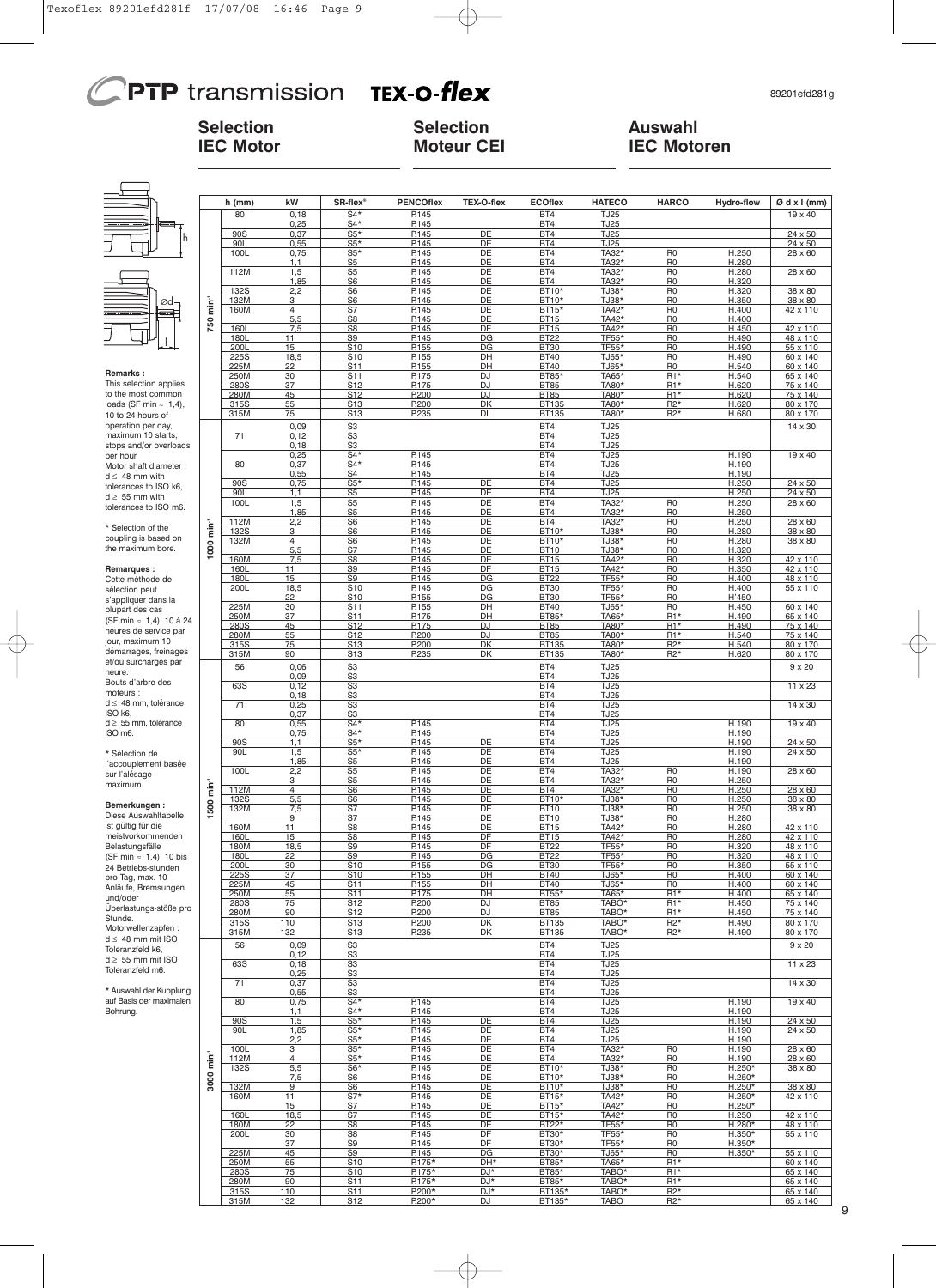# **Description**

### **Description**

The TEX-O-*flex* coupling consists of 3 parts : the female part  $\overline{①}$  is made of cast iron and is provided with resilient flexible elements made of EPDM. The hub ② is also made of cast iron and is connected with the claw ring ③, again made of high quality spheroidal graphite castiron.

The flexible elements are loaded in compression and shear simultaneously, providing high elasticity of up to 5° at nominal torque and +20° C.

The way in which the resilient flexible elements are located into the driven coupling half, in addition to their special design, provides elasticity and flexibility to the coupling. This results in a reduction of the induced load acting upon the supporting bearings and absorbtion of radial, axial and angular misalignment.

#### **D2 version :** two piece

This version uses the same female hub ➀ as in the standard version. The hub ② and adapter ③ are replaced by one piece ➃ reducing the overall length.

#### **DS version :** with spacer

A spacer ⑤ is situated between the two parts ② and ③ of the male half. This allows the dismantling of the driven centrifugal pump without shaft displacement.

#### **DF version :** with flywheel adapter

This version uses the same female hub ➀ as in the standard version. An SAE J 620 c flywheel adapter ➅ attaches to the adapter ③.

En version standard, l'accouplement TEX-O-*flex* se compose de 3 éléments : le plateau femelle <sup>1</sup> en fonte dans lequel se logent les tampons en EPDM et le moyeu ② également en fonte associé avec la couronne ③ en fonte à graphite sphéroïdale de haute qualité.

Les tampons travaillent simultanément à la compression et au cisaillement d'où une très bonne élasticité de 5° sous le couple nominal à +20°C.

L'accouplement doit sa flexibilité au positionnement étudié des tampons dans les alvéoles du plateau femelle et à leur profil spécifique. Il en résulte que les efforts de réaction sur les paliers s'en trouvent fortement réduits et que les désalignements radiaux, axiaux et angulaires sont neutralisés.

#### **Exécution D2 :** deux pièces

Cette exécution reprend le plateau femelle ➀ de l'exécution standard. Le moyeu ② et couronne ③ sont remplacés par une seule pièce  $\Phi$ permettant un encombrement plus réduit pour des caractéristiques de couple identiques.

### **Exécution DS :** avec pièce d'espacement

Une pièce d'espacement ⑤ est placée entre les deux pièces ② et ③ de la partie mâle. Cette pièce permet le démontage du corps de la pompe centrifuge entrainée sans désalignement des axes.

### **Exécution DF :** à bride SAE

Cette exécution reprend le plateau femelle ➀ de l'exécution standard. Une bride ➅ dimensionnée suivant la norme SAE J 620 c est fixée sur la couronne ③. Celle-ci permet la connection sur le volant des moteurs thermiques.

## **Beschreibung**

Die TEX-O-*flex* Kupplung besteht aus 3 Teilen : dem Paketteil <sub>3</sub> aus Grauguß, mit elastischen Paketen aus EPDM stecken, sowie dem Nabenteil ②, ebenfalls aus Grauguß, das mit dem Nockenteil ③ aus hochwertigem Sphäroguß verbunden ist.

Die Pakete unterliegen einer gleichzeitigen Druck- und Scherbeanspruchung, wodurch eine hohe Drehelastizität von 5°, bei Wirkung des Nenndrehmomentes und bei +20°C gegeben ist.

Die Elastizität und Flexibilität der Kupplung wird, zusätzlich zu der besonderen Ausführung, durch den Sitz des flexiblen Elementes in der angetriebenen Kupplungshälfte erreicht. Hierdurch wird die auf die Lager wirkende Belastung verringert bei gleichzeitigem Ausgleich von Radial-, Axial- und Winkelversatz.

### **Ausführung D2 :** zweiteilig

Eine Nabe ➀ ist mit der Standardausführung identisch. Zur Reduzierung der Gesamtlänge wurden die andere Nabe ② und Adapter ③ durch ein Teil ➃ ersetz.

#### **Ausführung DS :** mit Distanzstück

Zwischen den Teilen ② und ③ ist ein Distanzstück ⑤ verschraubt. Dieses ermöglicht den Ausbau des Kreiselpumpenkörpers ohne Versetzen der Wellen.

### **Ausführung DF :** mit SAE-Flansch

Eine Nabe ➀ ist mit der Standardausführung identisch. Ein SAE-Flansch ➅ gem. Standard SAE J 620 ist mit dem Adapter ③ verschraubt. Dieser ermöglicht den Anschluß an ein Schwungrad eines Verbrennungs-motors.



Normal arrangement D Exécution normale D Standardausführung D



Arrangement D2 : two pieces Exécution D2 : deux pièces Ausführung D2 : zweiteilige



Arrangement DS : with space Exécution DS : avec pièce d'espacement Ausführung DS : mit Distanzstück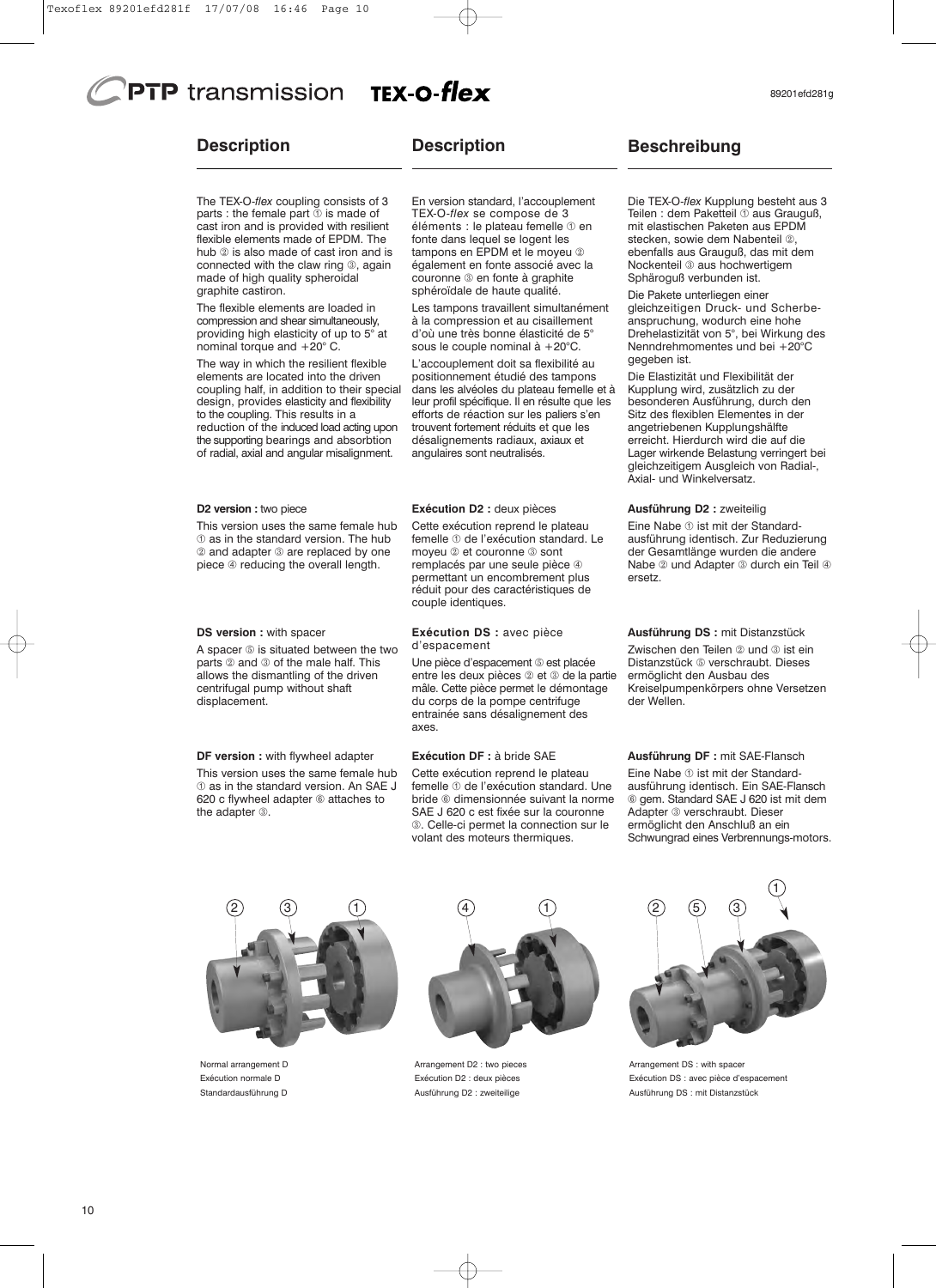# **Coding Codification Bezeichnung**



**Bores and keyways specifications** Without specification, keyways as per ISO R773. 5

- 
- **S :** avec pièce d'espacement
- 

D, E, F, G, H, J, K, L, M, N, P, Q

**Distance entre bouts d'arbre**

61/2, 71/2, 8, 10, 111/2, 14, 16, 18

**Spécification d'alésage et de clavetage**

Sans spécification, clavetage selon ISO R773.

### **Ausführunghinweis**

**3 :** Normalausführung **2 :** zwei stück **S :** mit Distanzstück **F :** mit SAE-Flansch

**Größe** D, E, F, G, H, J, K, L, M, N, P, Q

### **Wellenabstand**

oder

100, 140, 180, 250

**Flanschtyp** 61/2, 71/2, 8, 10, 111/2, 14, 16, 18

### **Bohrungen und Paßfedernuten Hinweise**

Ohne Hinweis, Paßfedernut nach ISO R773.

| <b>Example</b> |  |     | <b>Exemple</b>        | <b>Beispiel</b> |
|----------------|--|-----|-----------------------|-----------------|
|                |  | 140 | ø60 mm H7 / ø63 mm H7 |                 |
|                |  |     |                       |                 |

TEX-O-*flex* coupling with spacer, size G, for distance between shaft ends of 140 mm ; custom bored to ø60mm and ø63mm H7 tolerance with standard keyways as per ISO R773.

Accouplement TEX-O-*flex*, avec pièce d'espacement, taille G, pour distance entre bouts d'arbres de 140 mm, alésages ø60 mm et 63 mm tolérance H7 avec clavetages normalisés suivant ISO R773

TEX-O-*flex* Kupplung, mit Distanzstück, Größe G, für Wellenabstand 140 mm, fertiggebohrt ø60 mm und ø63 mm Toleranz H7 mit Paßfederverbindung nach ISO R773.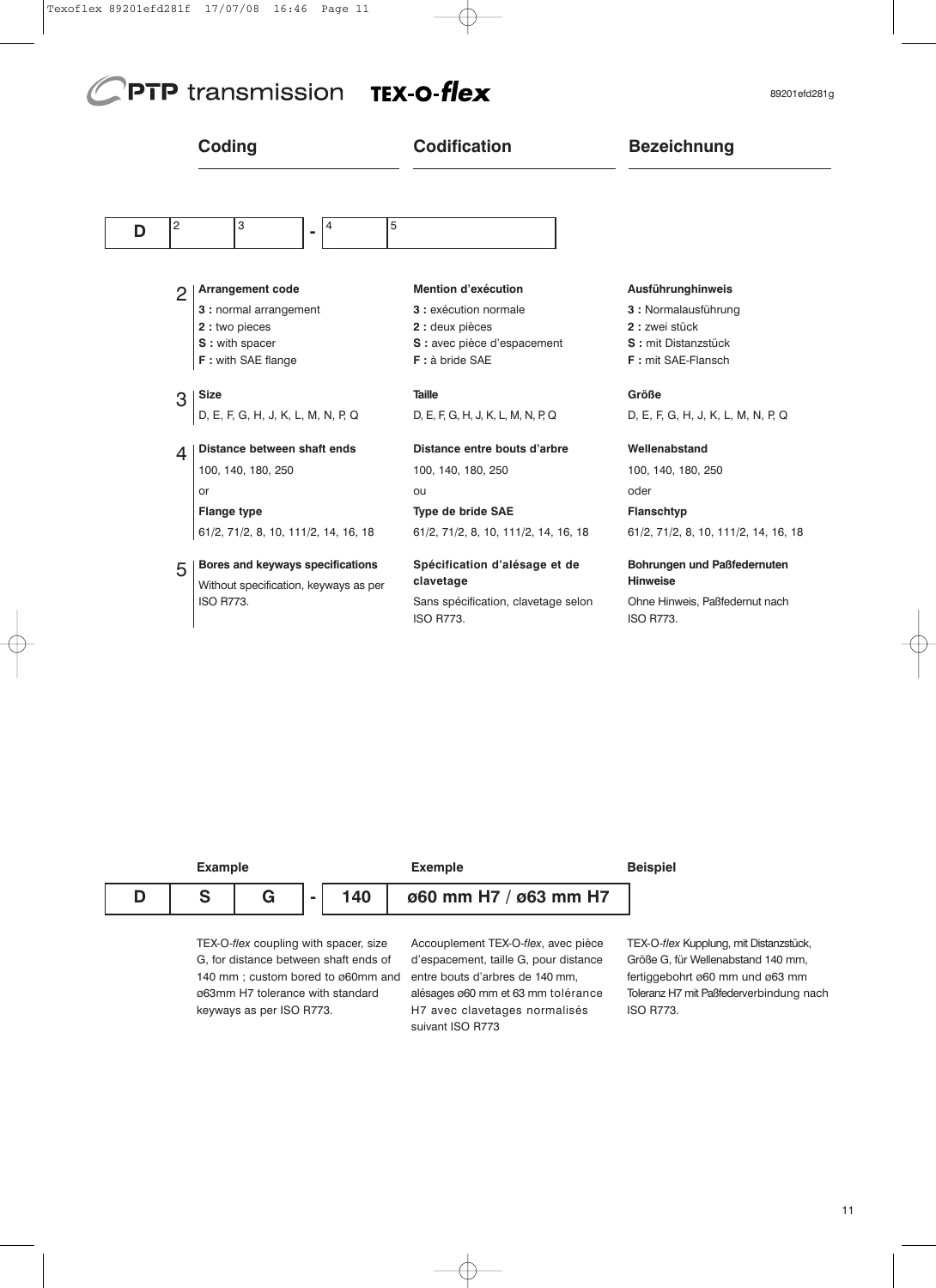

**The user** is responsible for the provision of safety guards and correct installation of all equipment. Certified dimensions available upon request.



**Der Benutzer** ist verantwortlich für die Beistellung der Schutzhauben und das fachgemäße Aufstellen der gesamten Ausrüstung. Verbindliche Maße auf Wunsch.

de l'ensemble.

sur demande.



#### **Remarks :**

| <b>Remarks:</b>                                   |          | $T_N$ ( $Nm$ )    |                   |              |      |                |                |     |       |     |     |    |    |      |    |           |           |    |     |                |                  |      |
|---------------------------------------------------|----------|-------------------|-------------------|--------------|------|----------------|----------------|-----|-------|-----|-----|----|----|------|----|-----------|-----------|----|-----|----------------|------------------|------|
| Unless specified on the<br>order draft, couplings | Size     | 9550 . kW         | $n_{max}$         | D1           | D1   | D <sub>4</sub> | D <sub>4</sub> | А   | в     | C.  | Е   |    | L4 | M1   | M4 | <b>N1</b> | <b>N4</b> | R1 | R4  | W              | u                | m    |
| are delivered without                             | Taille   | min <sup>-1</sup> | min <sup>-1</sup> | min.         | max. | min.           | max            |     |       |     |     |    |    |      |    |           |           |    |     |                | kgm <sup>2</sup> | kg   |
| boring.<br>(1) For speeds $>$ nmax :              | Baugröße |                   | (1)               |              | (2)  |                | (2)            |     |       |     |     |    |    |      |    |           |           |    |     |                | (3)              | (3)  |
| consult factory.                                  | D        | 57                | 9 3 0 0           | <sup>0</sup> | 40   | 24             | 42             | 93  | 91    |     |     | 44 | 45 | 12,5 | 38 | 58        | 55        | 50 | 67  | M <sub>5</sub> | 0.0019           | 2,2  |
| (2) Maximum bores for                             | Dr       |                   |                   |              |      | 0              | 28             |     |       |     |     |    |    |      |    |           | 39        |    |     |                | 0,0016           | 2,0  |
| keyways as per ISO                                | Е        | 106               | 8 0 0 0           | <sup>0</sup> | 48   | 29             | 48             | 108 | 108,5 | 2.5 | 4.5 | 53 | 53 | 19   | 45 | 69        | 63        | 58 | 77  | M <sub>6</sub> | 0,0037           | 3,5  |
| R773.                                             | Er       |                   |                   |              |      | 0              | 28             |     |       |     |     |    |    |      |    |           | 40        |    |     |                | 0.0032           | 3.1  |
| (3) For minimum bore.                             | F        | 184               | 6900              | 0            | 55   | 35             | 55             | 125 | 124,5 | 2.5 | 4.5 | 61 | 61 | 22,5 | 52 | 79        | 72        | 69 | 87  | M <sub>8</sub> | 0.0071           | 5,1  |
| Remarques :                                       | G        | 305               | 6 100             | 18           | 60   | 42             | 63             | 142 | 138.5 | 2.5 | 4.5 | 67 | 69 | 21.5 | 59 | 86        | 81        | 76 | 98  | M <sub>8</sub> | 0.013            | 7,2  |
| Sans indication à la                              | н        | 490               | 5 200             |              | 67   | 48             |                | 165 | 155   |     |     | 74 | 78 | 22   | 66 | 95        | 91        | 85 | 110 | M8             | 0.027            | 10,5 |
| commande, les                                     | u        | 775               | 4 500             | 24           | 75   | 55             | 80             | 190 | 174   | 3   | 5   | 82 | 89 | 24   | 75 | 106       | 104       | 95 | 126 | M10            | 0,052            | 16   |

commande, les accouplements sont livrés non alésés. (1) Pour des vitesses > nmax : nous consulter. (2) Alésages maximum pour rainures suivant ISO R773. (3) Pour alésage minimum.

**Anmerkungen :** Ohne entspr. Hinweis bei Bestellung werden die Kupplungen ungebohrt geliefert. (1) Für Drehzahlen > nmax : rückfragen. (2) Max.- Bohrungen bei Paßfederverbindungen gem. ISO R773. (3) Gültig bei Min.- Bohrungen.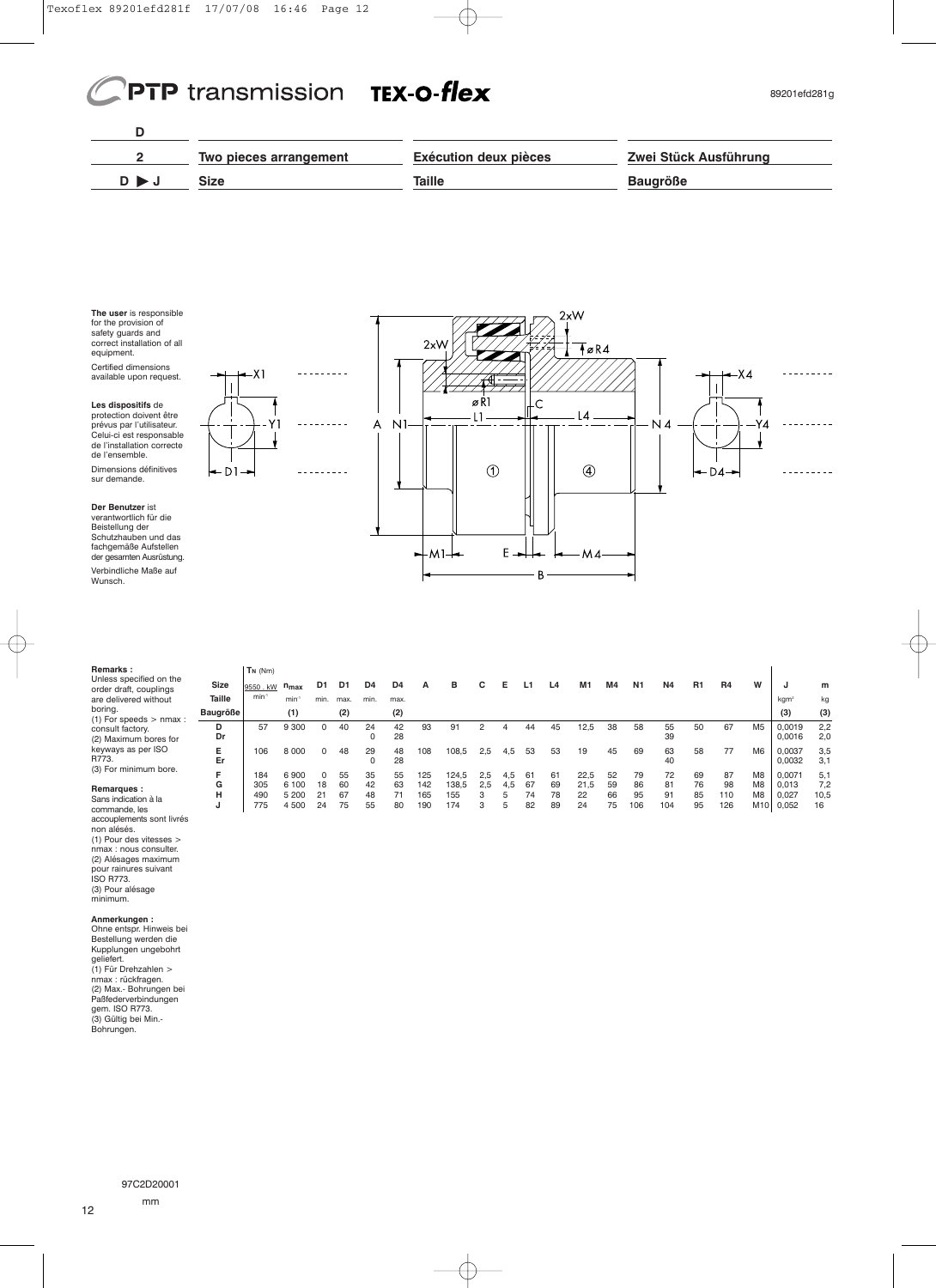



| Remarks:                                                                     |          | $T_N$ (Nm)        |           |                |      |                |                |     |       |      |     |        |     |     |      |                |           |                |    |     |                 |                  |      |
|------------------------------------------------------------------------------|----------|-------------------|-----------|----------------|------|----------------|----------------|-----|-------|------|-----|--------|-----|-----|------|----------------|-----------|----------------|----|-----|-----------------|------------------|------|
| Unless specified on the<br>order draft, couplings are                        | Size     | 9550 . kW         | $n_{max}$ | D <sub>1</sub> | D1   | D <sub>2</sub> | D <sub>2</sub> | А   | в     | с    | Е   | κ      | L1  | L2  | M1   | M <sub>2</sub> | <b>N1</b> | N <sub>2</sub> |    | R   | W               | u                | m    |
| delivered without boring.                                                    | Taille   | min <sup>-1</sup> | $min-1$   | min.           | max. | min.           | max.           |     |       |      |     |        |     |     |      |                |           |                |    |     |                 | kgm <sup>2</sup> | kg   |
| $(1)$ For speeds $>$ nmax :<br>consult factory.                              | Baugröße |                   | (1)       |                | (2)  |                | (2)            |     |       |      |     |        |     |     |      |                |           |                |    |     |                 | (3)              | (3)  |
| (2) Maximum bores for                                                        | E        | 106               | 8 0 0 0   | $\Omega$       | 48   | 0              | 48             | 108 | 118.7 | 12.7 | 4.5 | M4x14  | 53  | 53  | 19   | 38,4           | 69        | 69             | 0  | 58  | M <sub>6</sub>  | 0.00408          | 3,9  |
| keyways as per ISO                                                           |          | 184               | 6900      |                | 55   | 0              | 55             | 125 | 36.8  | 14.8 | 4.5 | M5x18  | 61  | 61  | 22.5 | 43.3           | 79        | 79             | 0  | 69  | M <sub>8</sub>  | 0.00805          | 5,8  |
| R773.                                                                        | G        | 305               | 6 100     | 18             | 60   | 0              | 63             | 142 | 153.3 | 17.3 | 4.5 | M6x20  | 67  | 69  | 21.5 | 47.8           | 86        | 89             | 0  | 76  | M <sub>8</sub>  | 0.0147           | 8,3  |
| (3) For maximum bore.                                                        | н        | 490               | 5 200     | 21             | 67   | 0              |                | 165 | 172   | 20   | 5   | M8x25  | 74  | 78  | 22   | 52             | 95        | 100            | 3  | 85  | M <sub>8</sub>  | 0.0301           | 12,5 |
|                                                                              | J        | 775               | 4500      | 24             | 75   | 0              | 80             | 190 | 193.5 | 22.5 | 5   | M8x30  | 82  | 89  | 24   | 60,5           | 106       | 112            | 2  | 95  | M10             | 0.058            | 18   |
| Remarques:                                                                   | κ        | 200               | 4 100     | -37            | 80   | 42             | 90             | 210 | 216   | 28   | 6.5 | M10x35 | 89  | 99  | 22   | 64.5           | 112       | 125            | 8  | 107 | M <sub>10</sub> | 0.0955           | 24   |
| Sans indication à la                                                         |          | 1840              | 3700      | 42             | 90   | 48             | 102            | 234 | 243   | 32   |     | M12x40 | 99  | 112 | 21   |                | 125       | 142            | 14 | 122 | M12             | 0.171            | 34   |
| commande, les                                                                | М        | 2800              | 3 200     | 49             | 102  | 55             | 115            | 269 | 274   | 36   |     | M12x45 | 112 | 126 | 21   | 81             | 142       | 160            | 20 | 137 | M12             | 0,335            | 50   |
| accouplements sont                                                           | N        | 4 200             | 2800      | 55             | 115  | 63             | 130            | 311 | 308   | 40   |     | M16x70 | 126 | 142 | 26   | 89             | 160       | 78             | 20 | 154 | M16             | 0.67             | 75   |
| livrés non alésés.                                                           | Þ        | 6 300             | 2500      | 63             | 130  | 71             | 145            | 350 | 347   | 46   | 8   | M16x70 | 142 | 159 | 27   | 101            | 178       | 199            | 27 | 172 | M16             | 1.21             | 110  |
| $(1)$ Pour des vitesses $>$<br>nmax: nous consulter.<br>(2) Alésages maximum | Q        | 9 4 0 0           | 2 100     | 71             | 145  | 80             | 160            | 404 | 389   | 52   | 8.5 | M20x80 | 159 | 178 | 30   | 109,5          | 199       | 219            | 32 | 189 | M20             | 2,43             | 160  |
|                                                                              |          |                   |           |                |      |                |                |     |       |      |     |        |     |     |      |                |           |                |    |     |                 |                  |      |

(2) Alésages maximum pour rainures suivant ISO R773. (3) Pour alésage maximum.

**Anmerkungen :**<br>Ohne entspr. Hinweis<br>bei Bestellung werden die Kupplungen ungebohrt geliefert. (1) Für Drehzahlen > nmax : rückfragen. (2) Max.- Bohrungen bei Paßfederverbindungen gem. ISO R773. (3) Gültig bei Max.- Bohrungen.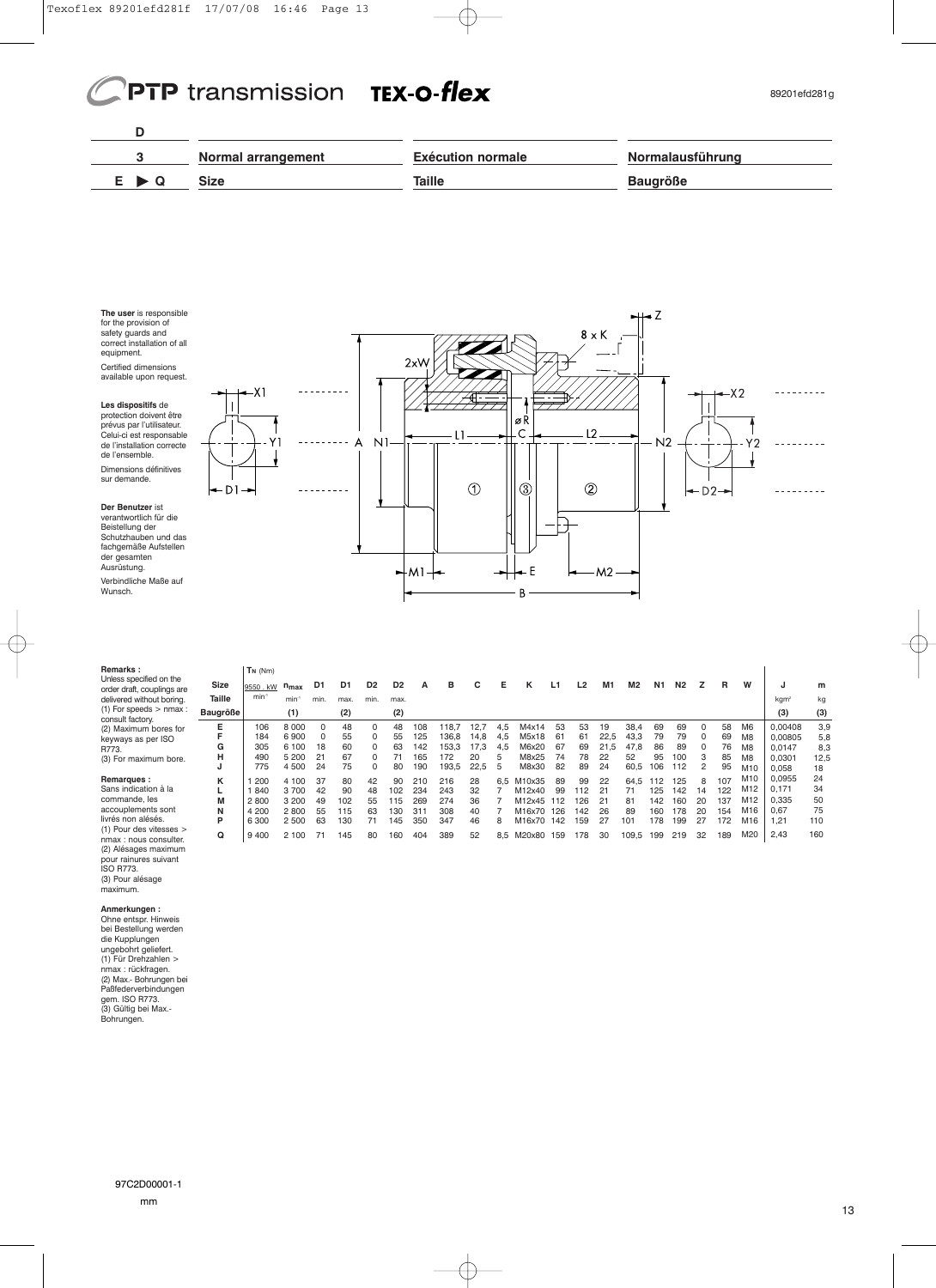<u>. . . . . . . . .</u>

<u>. . . . . . . . .</u>

 $\omega = \omega$  .

 $x_1$ 

D1

 $Y<sub>1</sub>$ 

 $-X2$ 

 $Y2$ 

 $\overline{\phantom{a}}$ 

-1

D<sub>2</sub>

<u>. . . . . . . . .</u>

. . . . . . .

178 199 172 M16 134 M16x50 1,51 135<br>204 1.56 140

199 219 189 M20 198 M20x65 3,10 205

1,56



S

 $\circledS$ 

B

 $8 \times V$ 

∙¥

₽

 $\div E$ 

Æ

L 1–

 $\odot$ 

 $N<sub>1</sub>$ 

 $M<sub>1</sub>$ 

 $\Delta$ 

 $8 \times K$ 

L2

 $^{\circ}$ 

 $-M2$ 

F

ь

 $\varnothing$  R

 $-2xW$ 

 $N<sub>2</sub>$ 

**The user** is responsible for the provision of safety guards and correct installation of all equipment. Certified dimensions available upon request.

**Les dispositifs** de protection doivent être prévus par l'utilisateur. Celui-ci est responsable de l'installation correcte de l'ensemble. Dimensions définitives sur demande.

**Der Benutzer** ist verantwortlich für die Beistellung der Schutzhauben und das fachgemäße Aufstellen der gesamten Ausrüstung.

| uui yuaamun rualustang.<br>Verbindliche Maße auf<br>Wunsch.                                      |          |                   |           |             |      |                |                |            |                          |                          |     |                      |     |                |                |                |     |           |         |                 |                         |                |                                                |                   |
|--------------------------------------------------------------------------------------------------|----------|-------------------|-----------|-------------|------|----------------|----------------|------------|--------------------------|--------------------------|-----|----------------------|-----|----------------|----------------|----------------|-----|-----------|---------|-----------------|-------------------------|----------------|------------------------------------------------|-------------------|
|                                                                                                  |          |                   |           |             |      |                |                |            |                          |                          |     |                      |     |                |                |                |     |           |         |                 |                         |                |                                                |                   |
| Remarks:<br>Unless specified on the                                                              |          | $T_N$ ( $Nm$ )    |           |             |      |                |                |            |                          |                          |     |                      |     |                |                |                |     |           |         |                 |                         |                |                                                |                   |
| order draft, couplings                                                                           | Size     | 9550 . kW         | $n_{max}$ | D1          | D1   | D <sub>2</sub> | D <sub>2</sub> |            |                          |                          | F   | κ                    | L1  | L <sub>2</sub> | M <sub>1</sub> | M <sub>2</sub> | N1  | <b>N2</b> | R       | W               | s                       | $\mathsf{v}$   | J                                              | m                 |
| are delivered without                                                                            | Taille   | min <sup>-1</sup> | $min-1$   | min.        | max. | min.           | max.           |            |                          |                          |     |                      |     |                |                |                |     |           |         |                 |                         |                | kgm <sup>2</sup>                               | kg                |
| boring.<br>$(1)$ For speeds > nmax :                                                             | Baugröße |                   | (1)       |             | (2)  |                | (2)            |            |                          |                          |     |                      |     |                |                |                |     |           |         |                 |                         |                | (3)                                            | (3)               |
| consult factory.<br>(2) Maximum bores for<br>keyways as per ISO                                  | Е        | 106               | 5 800     | $\Omega$    | 48   | $\Omega$       | 48             | 108        | 206<br>226<br>246        | 100<br>120<br>140        | 4.5 | M4x16                | 53  | 53             | 19             | 38.4           | 69  | 69        | 58      | M <sub>6</sub>  | 107,3<br>127,3          | 87,3 M4x12     | 0,00514<br>0,00524<br>0,00533                  | 4.9<br>5,0<br>5,2 |
| R773.<br>(3) For maximum bore.                                                                   | F        | 184               | 5 100     | $\mathbf 0$ | 55   | $\Omega$       | 55             | 125        | 222<br>242<br>262        | 100<br>120<br>140        | 4,5 | M5x20                | 61  | 61             | 22,5           | 43.3           | 79  | 79        | 69      | M <sub>8</sub>  | 105,2<br>125,2          | 85,2 M5x14     | 0,0101<br>0,0103<br>0,0105                     | 7,2<br>7,3<br>7,5 |
| Remarques :<br>Sans indication à la<br>commande, les<br>accouplements sont livrés<br>non alésés. | G        | 305               | 4 500     | 18          | 60   | $\Omega$       | 63             | 142        | 236<br>256<br>276<br>316 | 100<br>120<br>140<br>180 | 4.5 | M6x25                | 67  | 69             | 21,5           | 47.8           | 86  | 89        | 76      | M8              | 102,7<br>122,7<br>162.7 | 82,7 M6x16     | 0,0183<br>0,0187<br>0,0190 11,0<br>0,0198 11,5 | 10.0<br>10,5      |
| (1) Pour des vitesses ><br>nmax: nous consulter.<br>(2) Alésages maximum                         | н        | 490               | 3 9 0 0   | 21          | 67   | $\Omega$       | 71             | 165        | 272<br>292<br>332        | 120<br>140<br>180        | 5.0 | M8x30                | 74  | 78             | 22             | 52,0           | 95  | 100       | 85      | M8              | 120,0<br>160,0          | 100,0 M8x20    | 0,0383 15,5<br>0,0390<br>0,0403 16,5           | 16,0              |
| pour rainures suivant<br><b>ISO R773.</b><br>(3) Pour alésage<br>maximum.                        | J        | 775               | 3 4 0 0   | 24          | 75   | $\Omega$       | 80             | 190        | 291<br>311<br>351        | 120<br>140<br>180        | 5,0 | M8x30                | 82  | 89             | 24             | 60,5 106       |     | 112       | 95      | M <sub>10</sub> | 117,5<br>157,5          | 97,5 M8x20     | 0.0728 22<br>0,0740 23<br>0,0762 24            |                   |
| Anmerkungen:<br>Ohne entspr. Hinweis bei                                                         | κ        | 1 200             | 3 100     | 37          | 80   | 42             | 90             | 210        | 308<br>328<br>368        | 120<br>140<br>180        |     | 6,5 M10x40           | 89  | 99             | 22             | 64,5 112       |     | 125       | 107     | M10             | 92<br>112<br>152        | M10x25         | 0,117<br>0,118<br>0,122                        | 29<br>30<br>31    |
| Bestellung werden die<br>Kupplungen ungebohrt<br>geliefert.                                      | L        | 1840              | 2 700     | 42          | 90   | 48             | 102            | 234        | 351<br>391<br>461        | 140<br>180<br>250        |     | 7,0 M12x50           | 99  | 112            | 21             | 71             | 125 |           | 142 122 | M12 108         | 148<br>218              | M12x30         | 0,217<br>0,222<br>0.232                        | 43<br>44<br>47    |
| (1) Für Drehzahlen ><br>nmax : rückfragen.<br>(2) Max.- Bohrungen bei                            | М        | 2800              | 2 4 0 0   | 49          | 102  | 55             | 115            | 269        | 418<br>488               | 180<br>250               |     | 7,0 M12x50 112       |     | 126            | 21             | 81             | 142 | 160       | 137     |                 | 214                     | M12 144 M12x30 | 0,42<br>0.43                                   | 63<br>67          |
| Paßfederverbindungen<br>gem. ISO R773.<br>(3) Gültig bei Max.-                                   | N        | 4 200             | 2 100     | 55          | 115  | 63             | 130            | 311        | 448<br>518               | 180<br>250               |     | 7,0 M16x65           | 126 | 142            | 26             | 89             | 160 | 178       | 154     |                 | 210                     | M16 140 M16x50 | 0,85<br>0,88                                   | 94<br>98          |
|                                                                                                  | D        | G 200             | 950<br>1  | 62          | 120  |                | 1A5            | <b>250</b> | $A\Omega$ 1              | 190                      |     | $90$ M16 $\times$ 65 | 110 | 150            | 27             | 101            | 170 | 100       | 170     |                 |                         | M16 124 M16V50 | 1.51                                           | 125               |

**P** 6300 1850 63 130 71 145 350 481 180 8,0 M16x65 142 159 27 101

**Q** 9400 1600 71 145 80 160 404 587 250 8,5 M20x80 159 178 30 110

551 250

Bohrungen.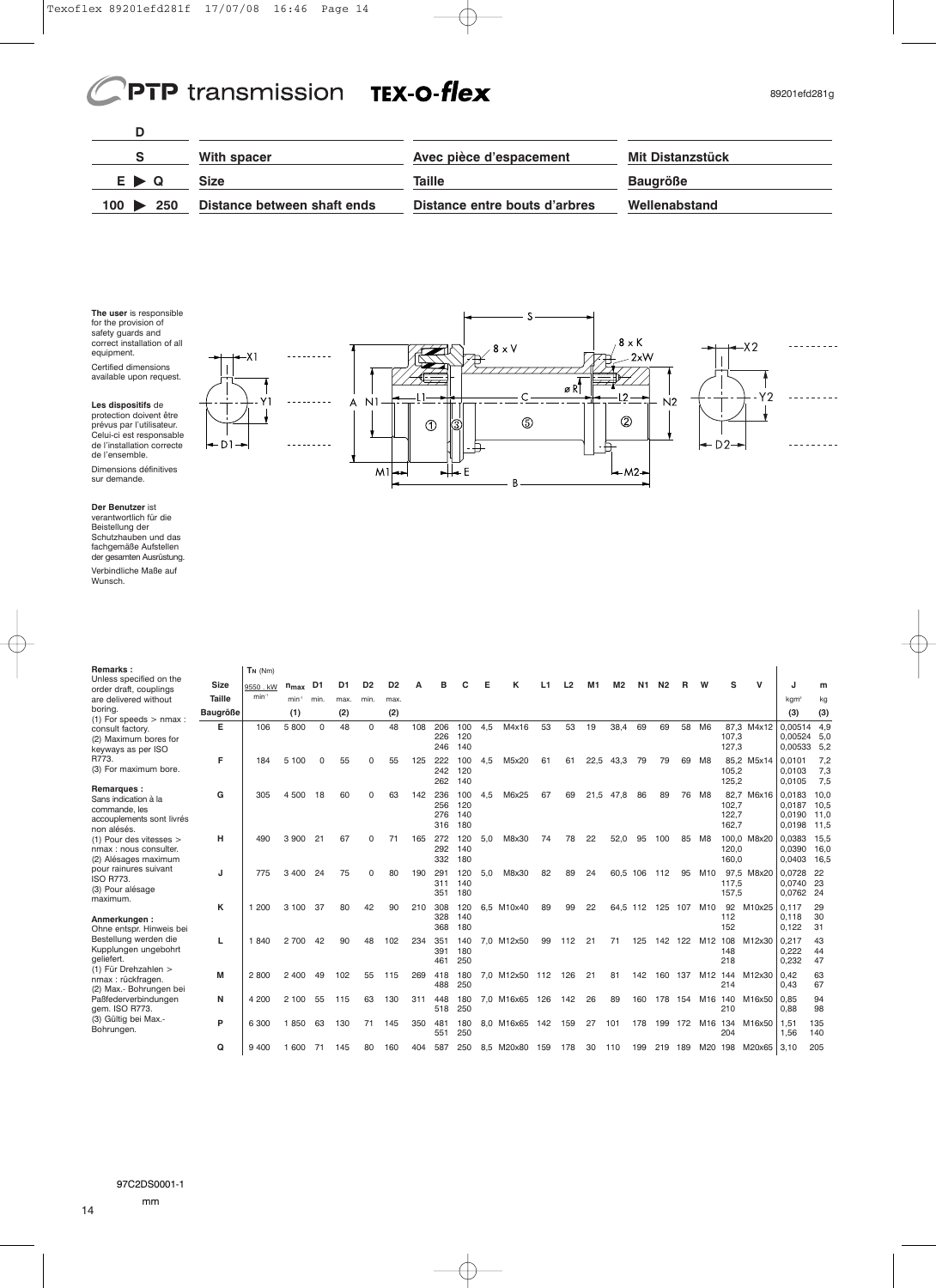-X1

D<sub>1</sub>

Y1

<u>odobodob</u>o



**The user** is responsible for the provision of safety guards and correct installation of all equipment. Certified dimensions available upon request.

**Les dispositifs** de protection doivent être

prévus par l'utilisateur. Celui-ci est responsable de l'installation correcte de l'ensemble. Dimensions définitives sur demande.

**Der Benutzer** ist verantwortlich für die Beistellung der Schutzhauben und das fachgemäße Aufstellen der gesamten Ausrüstung.

Verbindliche Maße auf Wunsch.

**Remarks :**

Unless specified on the order draft, couplings are delivered without boring.  $(1)$  For speeds > nmax : consult factory. (2) Maximum bores for keyways as per ISO R773. (3) For minimum bore.

**Remarques :**

Sans indication à la commande, les accouplements sont livrés non alésés. (1) Pour des vitesses > nmax : nous consulter. (2) Alésages maximum pour rainures suivant ISO R773. (3) Pour alésage .<br>ninimum.

**Anmerkungen :**

Ohne entspr. Hinweis bei Bestellung werden die Kupplungen ungebohrt geliefert. (1) Für Drehzahlen > nmax : rückfragen. (2) Max.- Bohrungen bei Paßfederverbindungen gem. ISO R773. (3) Gültig bei Min.- Bohrungen.



 $\mathsf{T}$ 

**TN** (Nm) **Size** 9550.kW **nmax D1 D1 A B E K L1 M1 N1 R W Flange type Q T U V** min<sup>-1</sup> min-1 min. max. **Type de bride Type de bride Baugröße (1) (2) Flanschtyp E** 106 4 000 0 48 108 77,4 4,5 M4x12 53 19 69 58 M6 **61/2** 215,90 10 6xø9 200 **F** 184 3 600 0 55 125 89,5 4,5 M5x14 61 22,5 79 69 M8 **71/2** 241,30 11,5 8xø9 222,3 **G** 305 3 300 18 60 142 100 4,5 M6x16 67 21,5 86 76 M8 **8** 263,52 12,5 6xø11 244,5 **H** | 490 3 300 21 67 165 113,5 5 M8x20 74 22 95 85 M8 | 8 263,52 12,5 6xø11 244,5 2 700 **10** 314,32 15 8xø11 295,3 **J** 775 2 700 24 75 190 125,5 5 M8x20 82 24 106 95 M10 **10** 314,32 15 8xø11 295,3 2 400 **111/2** 352,42 17 8xø11 333,4 **K** 1 200 2 400 37 80 210 140,5 6,5 M10x25 89 22 112 107 M10 **111/2** 352,42 17 8xø11 333,4 1 850 **14** 466,72 22 8xø14 438,2 **L** 1 840 2 400 42 90 234 158,5 7 M12x30 99 21 125 122 M12 **111/2** 352,42 17 8xø11 333,4 1 850 **14** 466,72 22 8xø14 438,2 **M** 2 800 2 400 49 102 269 177,5 7 M12x30 112 21 142 137 M12 **111/2** 352,42 17 8xø11 333,4 1 850 **14** 466,72 22 8xø14 438,2 **N** 4 200 1 850 55 115 311 202 7 M16x50 126 26 160 154 M16 **14** 466,72 22 8xø14 438,2 1 600 **16** 517,52 25 8xø14 489 **P** 6 300 1 850 63 130 350 227 8 M16x50 142 27 178 172 M16 **14** 466,72 22 8xø14 438,2 1 600 **16** 517,52 25 8xø14 489 1 500 **18** 571,50 28 6xø18 542,9 **Q** 9 400 1 600 71 145 404 257,5 8,5 M20x65 159 30 199 189 M20 **16** 517,52 25 8xø14 489 6xø18 542,9 **J m** kgm<sup>2</sup> kg **(3) (3)** 0,0192 5,17<br>0.0354 7.47 0,0354 7,47<br>0,0577 10,2  $0,0577$ 0,0727 13,3<br>0.137 16.6 0.137 0,162 20,5<br>0.249 23.8  $0.249$ 0,285 28,1<br>0.876 43.1 0.876 0,356 35,0 0,943 49,7 0,511 46,5<br>1,09 60,8 60,8 1,43 79,7 89.6 1,97 105 2,51 114  $3,39$ 3,81 156  $4,65$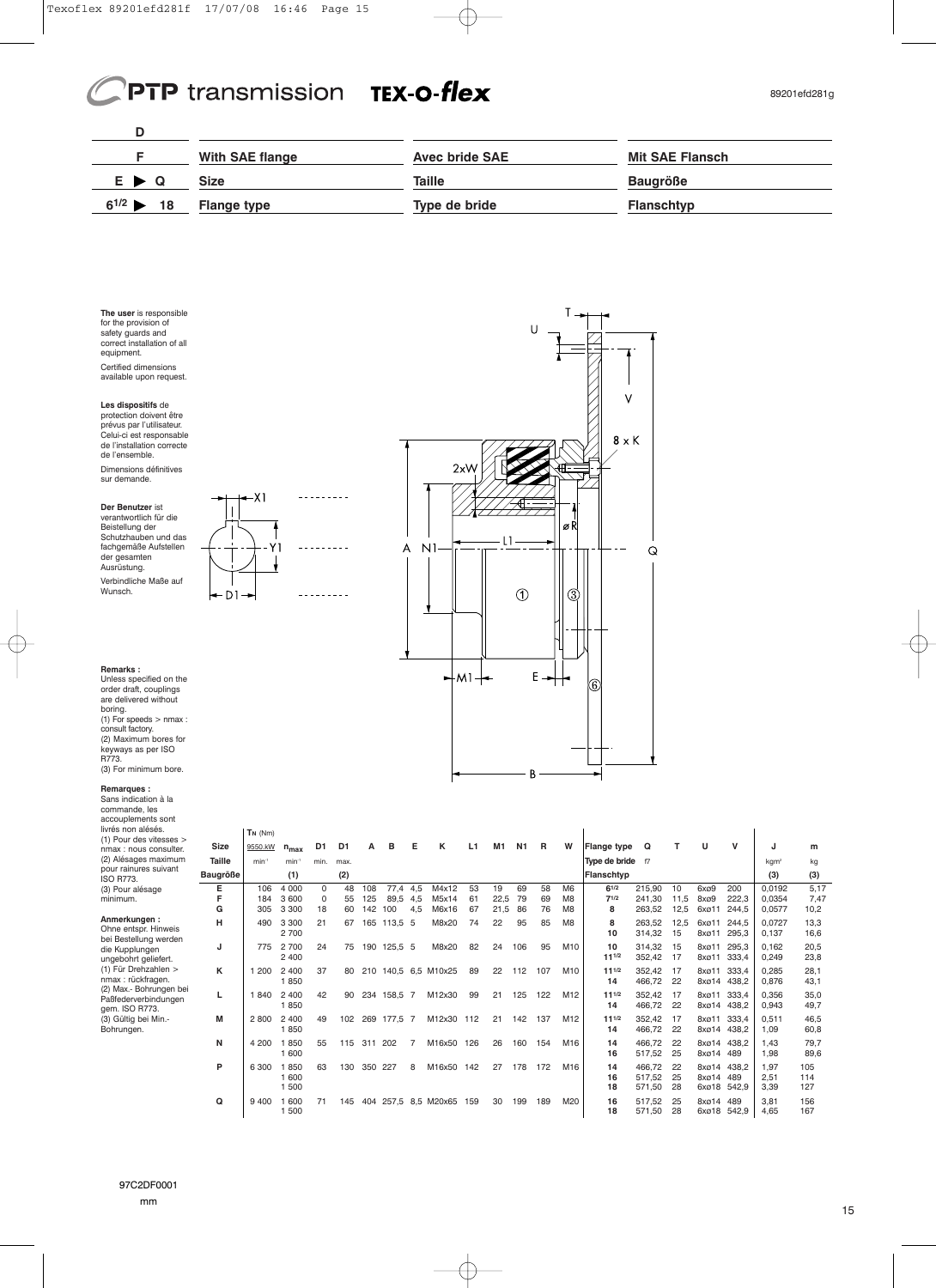# **Flexible elements**

### **Tampons**

# **Pakete**

89201efd281g

Flexible elements in EPDM (Ethylen-Propylen-Dien Monomer) for Tex-O-*flex* couplings provide elasticity of up to 5° under nominal torque.

Their particular shape has been conceived in order to work flexibly under a low torque and in compression under a torque near to the nominal. This feature allows the coupling to absorb possible shocks.

The hardness of the flexible elements is up to 85° Shore A.

Their permissible ambient temperature ranges from -30°C to +80°C.

The coupling resonance factor VR is 7,8.

The values of the dynamic torsional stiffness CTdyn of the couplings are shown in the table below.

These values are approximate, calculated according to NF-E 22613 and DIN 740 standards and are given for a torque near to the nominal, with an ambient temperature of +20°C and vibrations of 10 Hz.

Les tampons en EPDM (Ethylène-Propylène-Diène Monomère) de l'accouplement TEX-O-*flex* lui confèrent une élasticité allant jusqu'à 5° sous le couple nominal.

Leur forme particulière a été conçue pour travailler en flexion sous un faible couple et en compression sous un couple proche du nominal. Cette caractéristique contribue à un excellent amortissement de l'accouplement aux chocs éventuels.

La dureté des tampons est de l'ordre de 85° Shore A.

Leur température ambiante admissible s'étend de -30°C à +80°C.

Le facteur de résonnance VR des accouplements est de 7,8.

Les valeurs de rigidité torsionnelle dynamique CTdyn des accouplements sont données dans le tableau cidessous.

Ces sont des valeurs approximatives déterminées suivant les normes NF-E 22613 et DIN 740, données pour un couple proche du couple nominal, une température ambiante de +20°C et des vibrations de 10 Hz.

Die elastischen Pakete aus EPDM (Äthylen - Propylen - Dien Monomer) verleihen der Tex-O-*flex* Kupplung eine Drehelastizität von bis zu 5° bei Wirkung des Nenndrehmomentes. Ihr spezielles Profil wurde dahingehend konzipiert, daß sie bei der Übertragung von geringen Drehmomenten auf Scherung und bei dem Kupplungs-Nenndrehmoment nahen Werten auf Druck beansprucht werden. Durch diese Besonderheit erhält die Kupplung ein ausgezeichnetes Stoß-Dämpfungsvermögen.

Die Pakete haben eine Härte von 85° Shore A.

Der für sie zulässige Umgebungstemperaturbereich beträgt -30°C bis  $+80^{\circ}$ C.

Der Resonanzfaktor VR der Kupplungen ist 7,8.

Die Werte der dynamischen Drehfedersteife CTdyn sind in der nachstehenden Tabelle gegeben.

Es handelt sich hierbei um Richtwerte, festgelegt gemäß NF-E 22613 und DIN 740, für in der Nähe des Kupplungs-Nenndrehmomentes wirkende Drehmomente, bei einer Umgebungstemperatur von +20°C und Schwingungen von 10 Hz.







| <b>Size</b>     |      |      | <b>Number</b> |          |        |
|-----------------|------|------|---------------|----------|--------|
| Taille          | А    | в    | <b>Nombre</b> | CTdyn    | m      |
| <b>Baugröße</b> |      |      | Anzahl        | (Nm/rad) | kg     |
| D               | 14,5 | 18   | 6             | 817      | 0,0032 |
| E               | 17   | 18,5 | 8             | 1518     | 0,0045 |
| F               | 21   | 22   | 8             | 2636     | 0,0075 |
| G               | 24   | 27   | 8             | 4 3 6 9  | 0,010  |
| н               | 28   | 31   | 8             | 7019     | 0,020  |
| J               | 31   | 36   | 8             | 11 102   | 0,030  |
| κ               | 40   | 42   | 8             | 17 190   | 0,050  |
| L               | 43   | 50   | 8             | 26 358   | 0,075  |
| М               | 49   | 59   | 8             | 40 110   | 0,110  |
| N               | 58   | 66   | 8             | 60 165   | 0,175  |
| P               | 63,5 | 77   | 8             | 90 248   | 0,25   |
| Q               | 74   | 86   | 8             | 134 655  | 0,40   |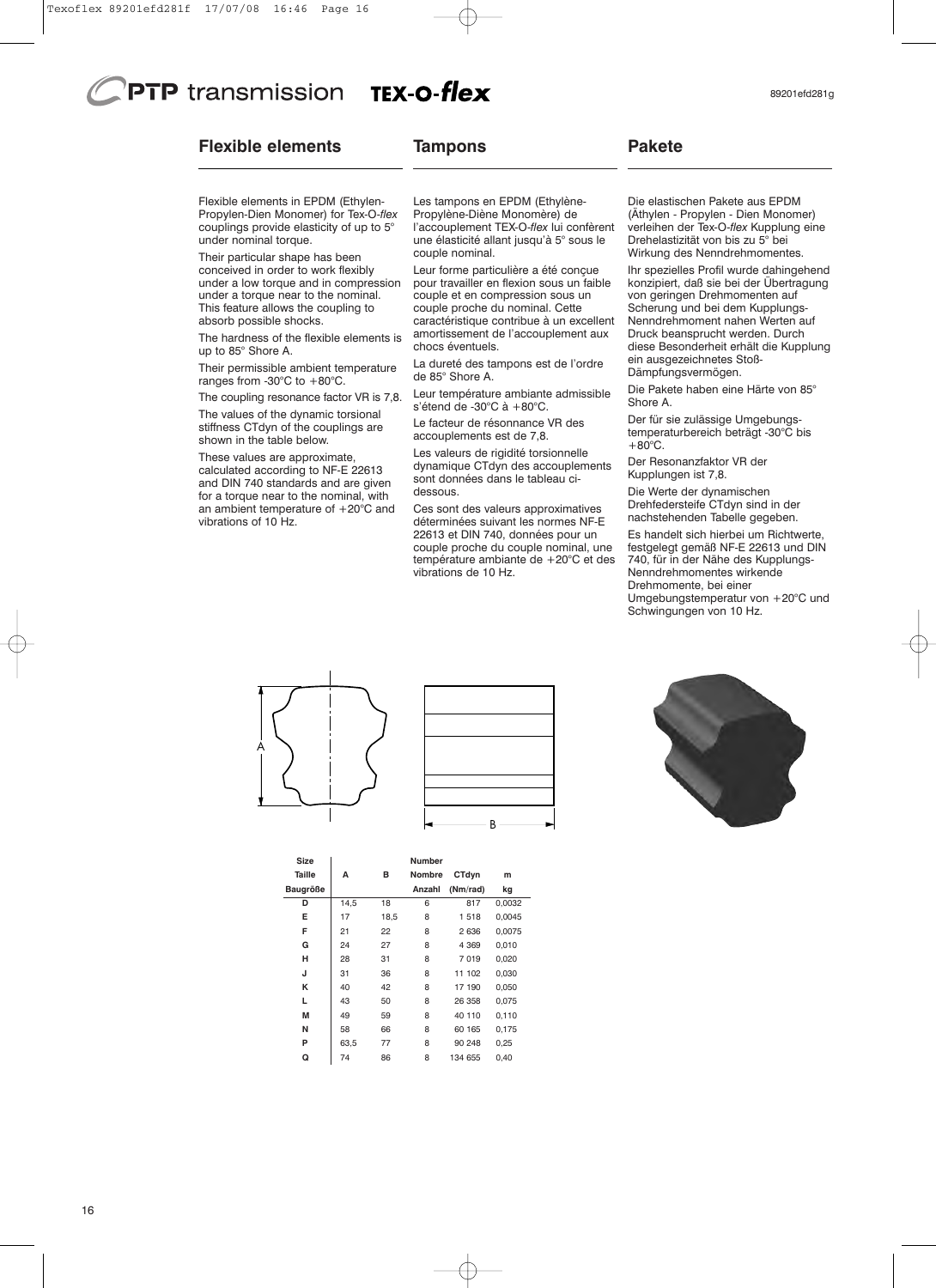The couplings delivered in the nonbored state are not balanced. Short of special specifications, balancing of bored couplings is in accordance with ISO 1940, grade G16, at a peripheral speed of 32 m/s limited at 1800 min<sup>-1</sup> with a smooth bore to ISO 8821

More precise boring can be provided

In this case, add to the coupling code

- smooth : H - grooved : F

- smooth : H - grooved : F

# **Balancing**

standard.

on request.

a statement specifying : • the balancing grade • the type of bore 1 :

• the type of bore 2 :

• the rotational speed

# **Équilibrage**

Les accouplements livrés non alésés ne sont pas équilibrés. Sans spécification particulière, l'équilibrage des accouplements alésés est conforme au degré de qualité G16 suivant la norme ISO 1940, à vitesse circonférencielle de 32 m/s limitée à 1800 min<sup>1</sup> avec un alésage lisse suivant la norme ISO 8821.

Un équilibrage plus précis peut être réalisé sur demande.

Dans ce cas, rajouter à la codification de l'accouplement, une mention indiquant :

- le degré d'équilibrage
- le type d'alésage 1 :
	- lisse : H
	- rainuré : F
- le type d'alésage 2 :
	- lisse : H - rainuré : F
	-
- la vitesse de rotation

Exemple :

|     | $-$                   |  |  |  |  |
|-----|-----------------------|--|--|--|--|
| D3E | $G2.5$   H   H   3800 |  |  |  |  |
|     |                       |  |  |  |  |

Example :

for special balancing of a TEX-O*-flex*  D3E bored and keywayed coupling, to ISO 1940 grade G2.5, with a smooth bore on both sides at  $n = 3800$  min<sup>-1</sup>.

pour l'équilibrage particulier d'un accouplement alésé rainuré TEX-O*-flex*  D3E au degré G2.5 selon ISO 1940, avec alésage lisse des deux côtés à  $n = 3800$  min<sup>-1</sup>.

Sonderauswuchtung einer fertiggebohrten und -genuteten TEX-O*-flex* Kupplung D3E, in Gütestufe G2.5, bei swei glatter Bohrungen, bei n = 3800 min<sup>1</sup>

Kupplungen, die ohne Fertigbohrung ausgeführt sind, werden unausgewuchtet geliefert. Ohne besonderen Hinweis erfolgt die Auswuchtung der fertiggebohrten Kupplungen innerhalb Gütestufe G16 nach Norm ISO 1940, bei Umfangs-geschwindigkeit von 32 m/s jedoch begrenzt auf 1800 min<sup>-1</sup>, bei glatter Bohrung (d.h. ohne Nut) entsprechend ISO 8821. Auf Wunsch sind hochwertigere Auswuchtungen möglich. In diesem Fall ist der Bezeichnung der Kupplung der Hinweis auf spezielle Auswuchtung anzufügen, folgende Kennungen beinhaltend :

• Auswucht-Gütegrad

**Auswuchtung**

- Bezugsbohrung 1 : - glatt : H - mit paßfedernut : F
- Bezugsbohrung 2 : - glatt : H - mit paßfedernut : F
- Bezugsdrehzahl

Beispiel :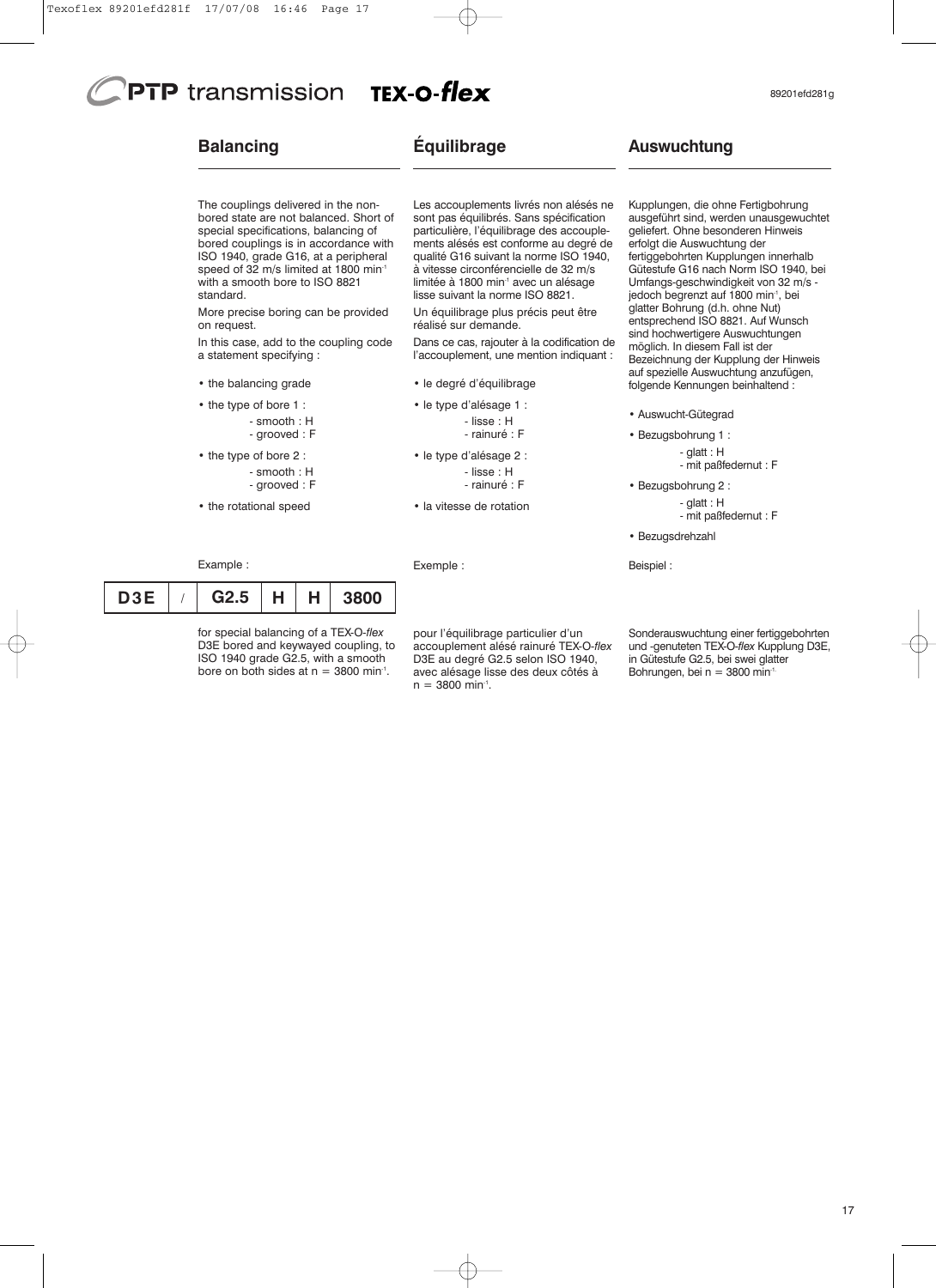# **Mounting**

Unless otherwise specified, the TEX-O*flex* couplings are normally supplied unbored. Upon request the couplings can be bored and key-wayed and provided with a radially tapped hole for a set screw.

### **Boring**

When machining the bores, make sure that the flange or the hub is accurately centred on its outer diameter in order to ensure correct alignment and to avoid premature wear of the flexible sleeve.

#### **Mounting**

In case of a slide fit, axial securing is either assured by a set screw holding the key or an axial fixation screw keeping the flange or the hub against a shaft shoulder.

In case of an interference fit, heat the flanges or hub , taking care not to exceed 100°C. Then mount them on the shaft until they are pressed against the shaft shoulder. If the shaft end is longer than the hub, a spacer ring of suitable width should be placed against the shaft shoulder.

Hammer blows may cause damage to the bearings and must be avoided at all accounts. It is preferable to use a threaded bar, a nut and a metal plate as a bridge and a thrust bearing if needed.

A slide fit is to be prefered for easy maintenance.

Center the flange and screw it on the hub. Tighten all srews to the recommended torque as shown on the chart page 19.

Insert the flexible element into the flanges before alignment.

**Montage** 

Sauf mention spécifique, les accouplements TEX-O-*flex* sont livrés en standard non-alésés. Un alésagerainurage ainsi que des taraudages pour vis de pression peuvent être réalisés sur demande.

#### **Alésage**

Lors de la réalisation des alésages, veiller à ce que le plateau ou le moyeu soit parfaitement centré sur son diamètre extérieur. Ceci assurera l'exécution d'un alignement sans défaut et évitera ainsi une usure prématurée des tampons.

#### **Montage**

Dans le cas d'un emmanchement glissant, l'immobilisation axiale se fera soit par une vis de pression serrée sur la clavette soit par le serrage du plateau ou du moyeu contre un épaulement à l'aide d'une vis de fixation axiale.

Dans le cas d'un emmanchement serré, le chauffage du plateau et du moyeu est préconisé en prenant garde de ne pas dépasser 100°C. Les monter ensuite sur l'arbre jusqu'à venir en butée contre l'épaulement. Si les bouts d'arbre sont plus longs que les moyeux, il est nécessaire de monter préalablement des entretoises de longueur appropriée contre lesquelles viendront buter le plateau et le moyeu.

Dans tous les cas, ne pas monter le plateau et le moyeu à coups de marteau ou de maillet afin d'éviter d'endommager les roulements des machines. Utiliser de préférence une tige filetée, une rondelle, un écrou et éventuellement une butée à billes.

Pour faciliter l'entretien, préférer l'emmanchement glissant.

Centrer et visser la couronne sur le moyeu. Serrer les vis au couple indiqué dans le tableau de la page 19.

Introduire les tampons dans les emplacements du plateau avant d'effectuer l'alignement.

## **Einbau**

Ohne besonderen Hinweis bei der Bestellung werden die TEX-O-*flex* Kupplungen ungebohrt geliefert. Ausführung von Fertigbohrung und Nut, sowie Anbringen von Stellschrauben, auf Wunsch.

#### **Fertigbohren**

Beim Fertigbohren ist darauf zu achten, daß das zu bearbeitende Teil genau auf seinen Außendurch-messer zentriert eingespannt wird. Dadurch kann eine bestmögliche Ausrichtung erreicht und vorzeitiger Verschleiß der elastischen Pakete vermieden werden.

### **Einbau**

Bei Ausführung einer Gleitpassung wird die axiale Sicherung mittels einer auf die Paßfeder wirkenden Stellschraube oder durch Andruck des Paketteiles oder des Nabenteiles gegen eine Wellenschulter, mit Hilfe von Haltescheibe und Axial-Spannschraube, bewerkstelligt.

Ist ein fester Paßsitz vorgesehen, so können Paketteil und Nabenteil erwärmt werden, wobei 100°C nicht überschritten werden sollen. Die Kupplungsteile sind bis auf Anschlag gegen die Wellenschultern zu schieben. Sollte der Wellenstumpf länger als die Bohrung sein, so ist ein Distanzring mit angemessener Breite zwischen Wellenschulter und Nabenteil bzw. Paketteil vorzusehen.

Keinesfalls dürfen Paketteil und Nabenteil mit Hammerschlägen auf die Wellen gebracht werden, da sonst die Lager Schaden nehmen könnten. Vorzugsweise sollte man sich zur Montage derselben einer Gewindestange, einer Druckscheibe, einem Axiallager und einer Mutter bedienen.

Zur Erleichterung der Wartung sind Gleitpassungen vorzuziehen.

Das Nockenteil zentrieren und mit dem Nabenteil verschrauben. Alle Verbindungsschrauben mit dem auf Seite 19 angegebenen Moment anziehen.

Die elastischen Elemente in die Kupplungsscheibe einsetzen, bevor mit dem Ausrichten begonnen wird.

# **Disassembly**

# **Démontage**

The factory bored flanges and hubs incorporate tapped holes for attachment of an extractor. These tapped holes are made when the parts are bored and keywayed at the factory. Les plateaux et les moyeux alésés par nos soins sont munis de trous taraudés permettant la fixation d'un outillage d'extraction. Ces trous taraudés sont réalisés lors de l'alésage rainurage en usine.

# **Ausbau**

Die werkseitig fertiggebohrten Flansche und Naben weisen Abdrücklöcher zur Anbringung eines Abziehwerkzeugs auf. Diese Abdrücklöcher werden beim Aufbohren und Nuten im Werk mit gefertigt.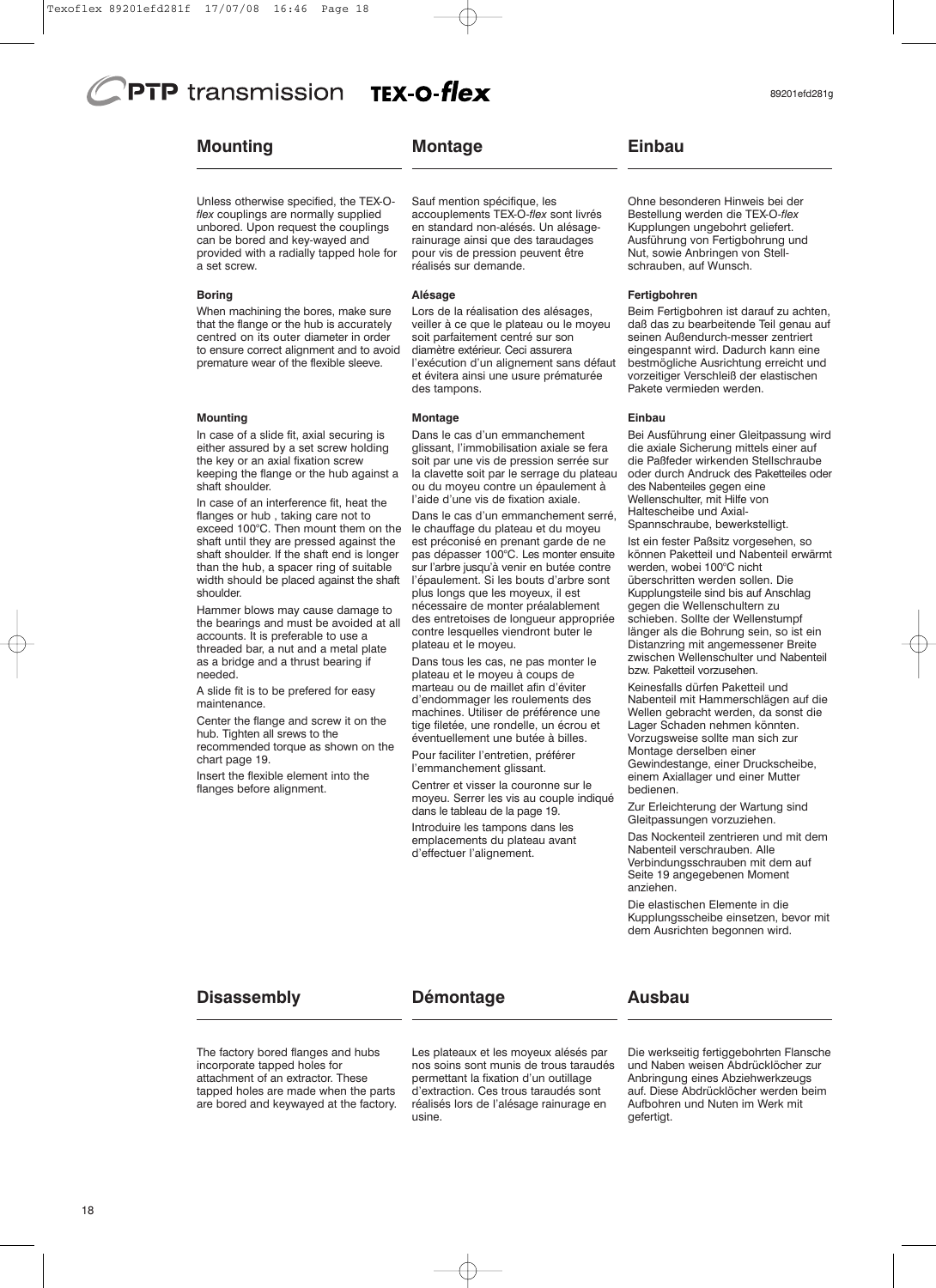# **Alignment**

### **Alignement**

# **Ausrichtung**

Alignment significantly impacts the life cycle of transmission components. Shaft misalignment produces stress on the couplings and the engine and reduction gear box bearings and shafts, leading to damage. Moreover, the higher the rotational speed, the more stringent the alignment accuracy requirement.

In general, radial, angular, and in certain cases, axial misalignments occur simultaneously. For misalignments not to induce an unacceptable aggregated fault, alignment adjustment shall not be made based on the values given in the catalogue or technical manuals.

Align taking care to comply with the instructions of the main catalogue and the maximum ∆ values below.

L'alignement joue un rôle prépondérant sur la durée de vie des éléments d'une transmission. Un mauvais alignement des arbres, produit un effort sur les accouplements et les roulements des arbres du moteur et du réducteur provoquant leur détérioration. De plus, l'accélération des vitesses de rotation augmente la précision nécessaire de l'alignement.

En général, les défauts d'alignements radiaux, angulaires et dans certains cas, axiaux surviennent simultanément. Afin que ceux-ci n'induisent pas un défaut total non acceptable, le réglage de l'alignement ne devra pas afficher les valeurs maximales données dans le catalogue ou les notices techniques.

Réaliser l'alignement en prenant soin de respecter les indications du catalogue général avec les valeurs maximum ∆ ci-dessous.

### Die Lebensdauer von

Antriebselementen wird in hohem Maße von der Güte ihrer Montage beeinflusst. Schlechte Wellenausrichtungen bewirken schädliche Kräfte auf die Kupplung sowie, damit einhergehend, nachteilige Lasteffekte auf die Wellenlager von Motor und Getriebe, so daß sie oft die Ursache von teuren

Maschinenausfällen sind.

Darüberhinaus erfordern hohe Drehzahlen auch eine Steigerung der Ausrichtungsgüte.

Im Allgemeinen treten radiale und winklige Ausrichtfehler, sowie in manchen Fällen auch axiale Wellenverlagerungen, gleichzeitig auf. Damit diese in ihrer Gesamtheit keine untragbare Höhe erreichen, dürfen die in den Katalogen bzw. Einbauvorschriften angegebenen Maximalwerte nur anteilig herangezog werden.

Ausrichtung gemäß Anweisungen des Hauptkatalogs unter Berücksichtigung der nachstehend aufgeführten Maximalwerte ∆.



| Size                                                               |                                 |                                |                                |                             |                             |                             |                            |                          |                      |                      |                         |                             |
|--------------------------------------------------------------------|---------------------------------|--------------------------------|--------------------------------|-----------------------------|-----------------------------|-----------------------------|----------------------------|--------------------------|----------------------|----------------------|-------------------------|-----------------------------|
| <b>Taille</b>                                                      | D                               | Е                              | F                              | G                           | н                           | J                           | к                          |                          | M                    | N                    | P                       | Q                           |
| Baugröße                                                           |                                 |                                |                                |                             |                             |                             |                            |                          |                      |                      |                         |                             |
| EAE<br>(D., DF. & D2.)<br>(DS.)                                    | $4^{+1}$<br>$4^{+1}_{0}$        | $4,5^{\pm1}$<br>$4,5^{+1}_{0}$ | $4,5^{\pm1}$<br>$4,5^{+1}_{0}$ | $4.5 + 1$<br>$4,5^{+1}_{0}$ | $5 + 1.5$<br>$5^{+1,5}_{0}$ | $5 + 1.5$<br>$5^{+1,5}_{0}$ | $6.5 +2$<br>$6,5^{+2}_{0}$ | $7^{+2}$<br>$7^{+2}_{0}$ | 7 ±2<br>$7^{+2}_{0}$ | 7 ±2<br>$7^{+2}_{0}$ | $8 + 2$<br>$8^{+2}_{0}$ | $8,5^{2}$<br>$8,5^{+2}_{0}$ |
| $(b-a)$                                                            | 0,7                             | 0,8                            | 0,9                            | 1,0                         | 1,2                         | 1,4                         | 1,4                        | 1,6                      | 1,8                  | 2,2                  | 2,4                     | 2,8                         |
| (D., DF. & D2.)<br>$\Delta r$<br>(DS.)                             | 0,4<br>$\overline{\phantom{a}}$ | 0,4<br>0,3                     | 0,4<br>0,3                     | 0,5<br>0,4                  | 0,6<br>0,4                  | 0,6<br>0,4                  | 0,7<br>0,5                 | 0,8<br>0,6               | 0,8<br>0,6           | 1,0<br>0,8           | 1,0<br>0,8              | 1,2<br>1,0                  |
| <b>Tightening torque</b><br>Couple de serrage (Nm)<br>Anzugsmoment | $\overline{\phantom{a}}$        | 2,7                            | 5                              | 9                           | 22                          | 22                          | 45                         | 75                       | 75                   | 185                  | 185                     | 370                         |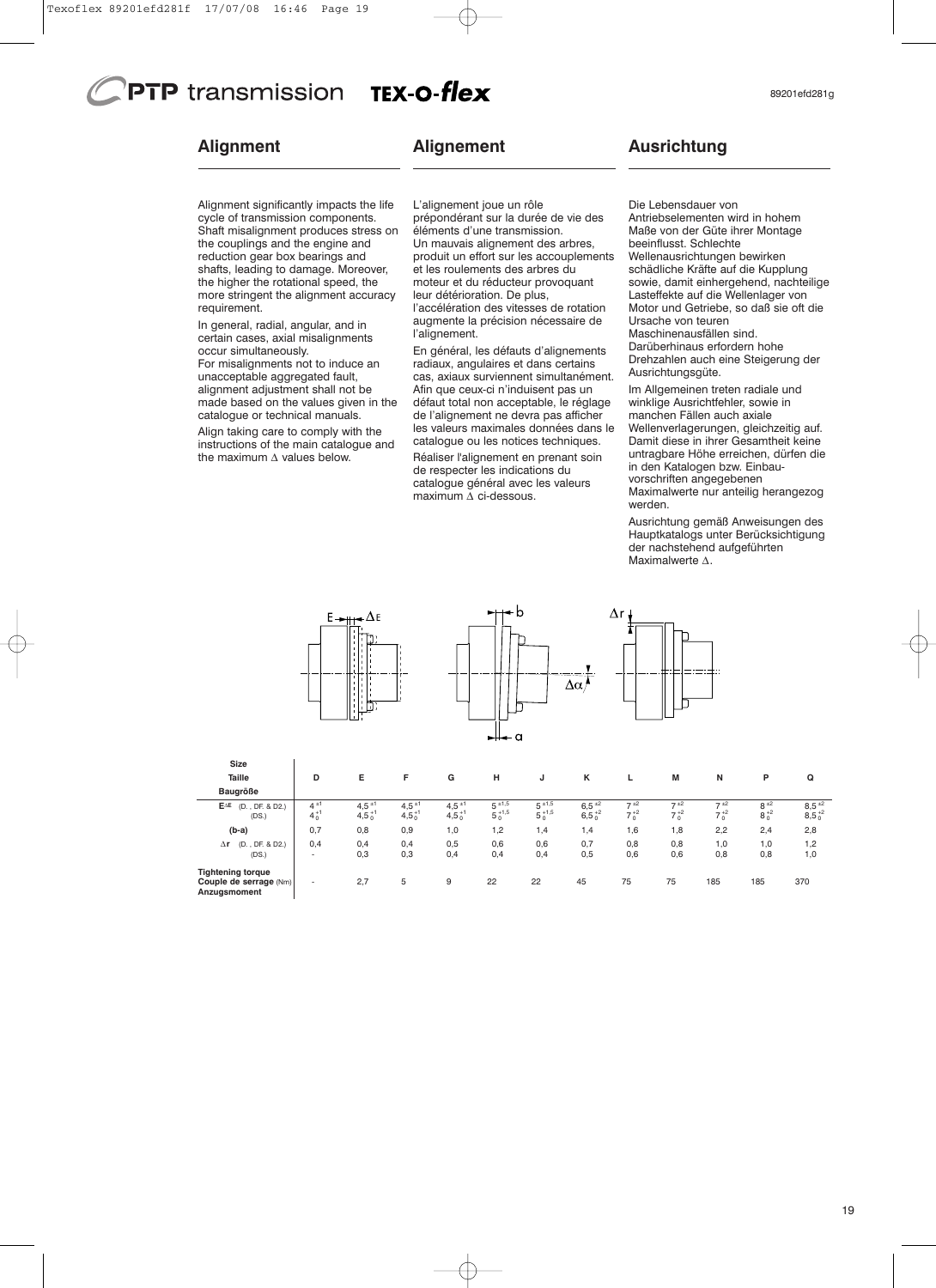# **Alignment**

# **Alignement**

# **Ausrichtung**

### **Angular alignment**

Use a sturdy means to attach a dial indicator to a shaft or hub and read off the opposite hub's flange as shown below.



### **Alignement angulaire**

Pour compenser un défaut d'alignement angulaire, fixer un comparateur solidement sur l'un des plateaux ou moyeux de sorte de le point de mesure soit effectué sur l'une des faces de l'autre plateaux ou moyeu.

#### **Winklige Ausrichtung**

Zur Prüfung der winkligen Ausrichtung ist auf einer der Kupplungshälften eine Meßuhr zu befestigen, deren Taster eine der Stirnflächen der anderen Kupplungshälfte berührt.

With the indicator set to zero, check the shaft alignment by rotating the shaft and recording the maximum and minimum reading on the dial indicator. This values' difference should not exceed the published value (b-a) for each type of coupling.

Le comparateur réglé à zéro, faire tourner l'arbre supportant le comparateur et relever les valeurs minimale et maximale affichées. Dans un premier temps, la différence de ces valeurs ne doit pas excéder la valeur (b-a) indiquée pour chaque type d'accouplement.

### **Radial alignment**

Use a sturdy means to attach a dial indicator to a shaft or hub and read off the opposite hub's external referenced diameter as shown below.

### **Alignement radial**

Pour compenser un défaut d'alignement radial, fixer un comparateur solidement sur l'un des plateaux ou moyeux de sorte que le point de mesure soit effectué sur la circonférence de l'autre plateaux ou moyeu. Nach Justierung der Anzeige auf Null ist die meßuhrtragende Welle zu drehen, wobei die minimalen und maximalen Abweichwerte aufzunehmen sind. Die Differenz dieser Werte muß durch Verbesserung der Wellenausrichtung auf ein geringstmögliches Maß des für den betreffenden Kupplungstyp zulässigen Maximalwertes (b-a) gebracht werden.

### **Radiale Ausrichtung**

Zur Prüfung der radialen Ausrichtung ist auf einer der Kupplungshälften eine Meßuhr zu befestigen, deren Taster den Aussendurchmesser der anderen Kupplungshälfte als Meßpunkt nimmt.



With the indicator set to zero, check the shaft alignment by rotating the shaft and recording the maximum and minimum reading on the dial indicator. This values' difference should not exceed the published value ∆r for each type of coupling.

Le comparateur réglé à zéro, faire tourner l'arbre supportant le comparateur et relever les valeurs minimale et maximale affichées. Dans un premier temps, la différence de ces valeurs ne doit pas excéder la valeur indiquée pour chaque type d'accouplement.

Nach Justierung der Anzeige auf Null ist die meßuhrtragende Welle zu drehen, wobei die minimalen und maximalen Abweichwerte aufzunehmen sind. Die Differenz dieser Werte muß durch Verbesserung der Wellenausrichtung auf ein geringstmögliches Maß des für den betreffenden Kupplungstyp zulässigen Maximalwertes Dr gebracht werden.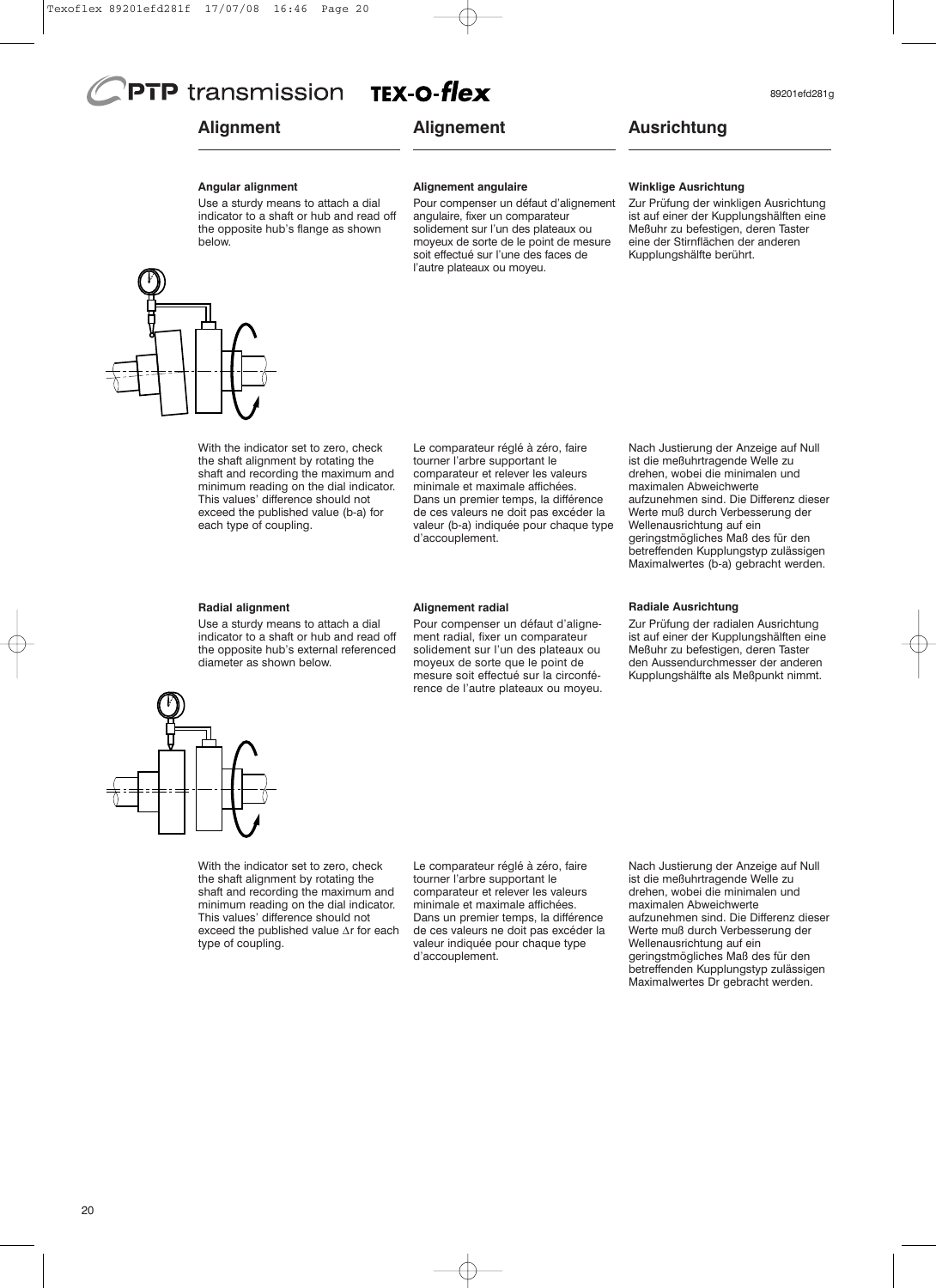# **Alignment**

# **Alignement**

# **Ausrichtung**

**Axiale Ausrichtung**

zu messen.

#### **Axial alignment**

To ensure proper axial spacing between hubs, it is necessary to make a measurement as shown below.



The value read should not exceed the published dimension E with its corresponding tolerance ∆E for each coupling.

Record each misalignment value, calculate the ratio of this value by the maximum indicated value. The sum of these ratios shall not exceed 1 :

 $dr =$  recorded radial misalignment

∆r = max. radial misalignment value  $d\alpha$  = recorded angular misalignment

 $\Delta \alpha$  = max. angular misalignment value  $dE$  = recorded axial misalignment

∆E = max. axial misalignment value

$$
dr/\Delta r + d\alpha/\Delta \alpha + d\epsilon/\Delta \epsilon \leq 1
$$

 $dr/\Delta r$ 

 $\mathbf{1}$ 

 $0,8$ 

 $0,6$ 

 $0,4$ 

 $0,2$ 

 $\Omega$  $\Omega$ 

where :

value

value

value

index of

 $0,4$ 

**E** 

 $0.2$ 

où :

 $d\alpha/\Delta\alpha$ 

- dr = valeur de désalignement radial relevée
- ∆r = valeur de désalignement radial max.
- $d\alpha$  = valeur de désalignement angulaire relevée
- $Δα =$  valeur de désalignement angulaire max.
- $dE$  = valeur de désalignement axial relevée
- ∆E = valeur de désalignement axial max.

Affiner l'alignement si cette somme est supérieure à 1.

Der gemessene Wert muß dem für den betreffenden Kupplungstyp vorgeschriebenen Maß E, bei geringstmöglicher Ausnutzung der Toleranz ∆E, entsprechen.

Zur Prüfung der axialen Ausrichtung ist die Distanz zwischen den zwei Kupplungshälften mittels Schieblehre

Nach jeder Ausrichtungsoperation ist der effektive Fehlermesswert durch den jeweils entsprechenden maximalen Messwert zu dividieren . Die Summe der Ergebnisse darf 1 nicht überschreiten, d.h. :

### wobei :

- dr = Messwert des radialen Fehlers
- ∆r = Maximalwert des radialen Fehlers
- $d\alpha$  = Messwert des winkligen Fehlers
- $\Delta \alpha$  = Maximalwert des winkligen Fehlers
- dE = Messwert des axialen Fehlers
- ∆E = Maximalwert des axialen Fehlers

Die Ausrichtungen müssen in jeden Fall verbessert werden, wenn die Ergebnissumme 1 überschreitet.

Using the graph above, alignment is correct if the plotted point is found below the dE/∆E desired.

 $0,6$ 

 $0,8$ 

Misalignment measurements shall be made in two perpendicular planes, and verification measurements shall be made at four points located 90° apart. Checking for proper alignment is best done after the equipment warmed up.

Se servir du graphique ci-dessus pour déterminer si l'alignement est correct. Pour cela, porter en abcisse la valeur du rapport da/∆α obtenue et en

ordonnée la valeur du rapport dr/∆r. L'alignement est correct si l'intersection des perpendiculaires aux

axes tirées de ces points est placée en dessous de la droite dE/∆E considérée.

Réaliser les mesures et les vérifications sur quatre points à 90°. Vérifier les réglages lorsque la machine est chaude.

Die Überprüfung einer korrekten Gesamtausrichtung kann mit Hilfe obigen Diagrammes erfolgen. In der Abszissenachse den Wert von dα/∆α, in der Ordinatenachse den Wert von dr/∆r eintragen. Die Ausrichtung ist korrekt, wenn der Schnittpunkt der von diesen Werten rechtwinklig ausgehenden Geraden unterhalb der Linie des maximal zulässigen Wertes dE/∆E liegt. Die Prüfmessungen sind an mindestens vier umfangsverteilten und abstandsgleichen Stellen und bei

betriebswarmen Maschinen durchzuführen.

**Alignement axial**

pied à coulisse.

d'accouplement.

Relever chaque valeur de

excéder 1, c'est à dire :

Pour compenser un défaut d'alignement axial, mesurer l'écartement entre les plateaux ou moyeux à l'aide d'un

Dans un premier temps, la valeur relevée doit correspondre à la côte E, avec une tolérance maximum ∆E, indiquée pour chaque type

désalignement, faire le rapport de cette valeur par la valeur maximum indiquée. La somme de ces rapports ne doit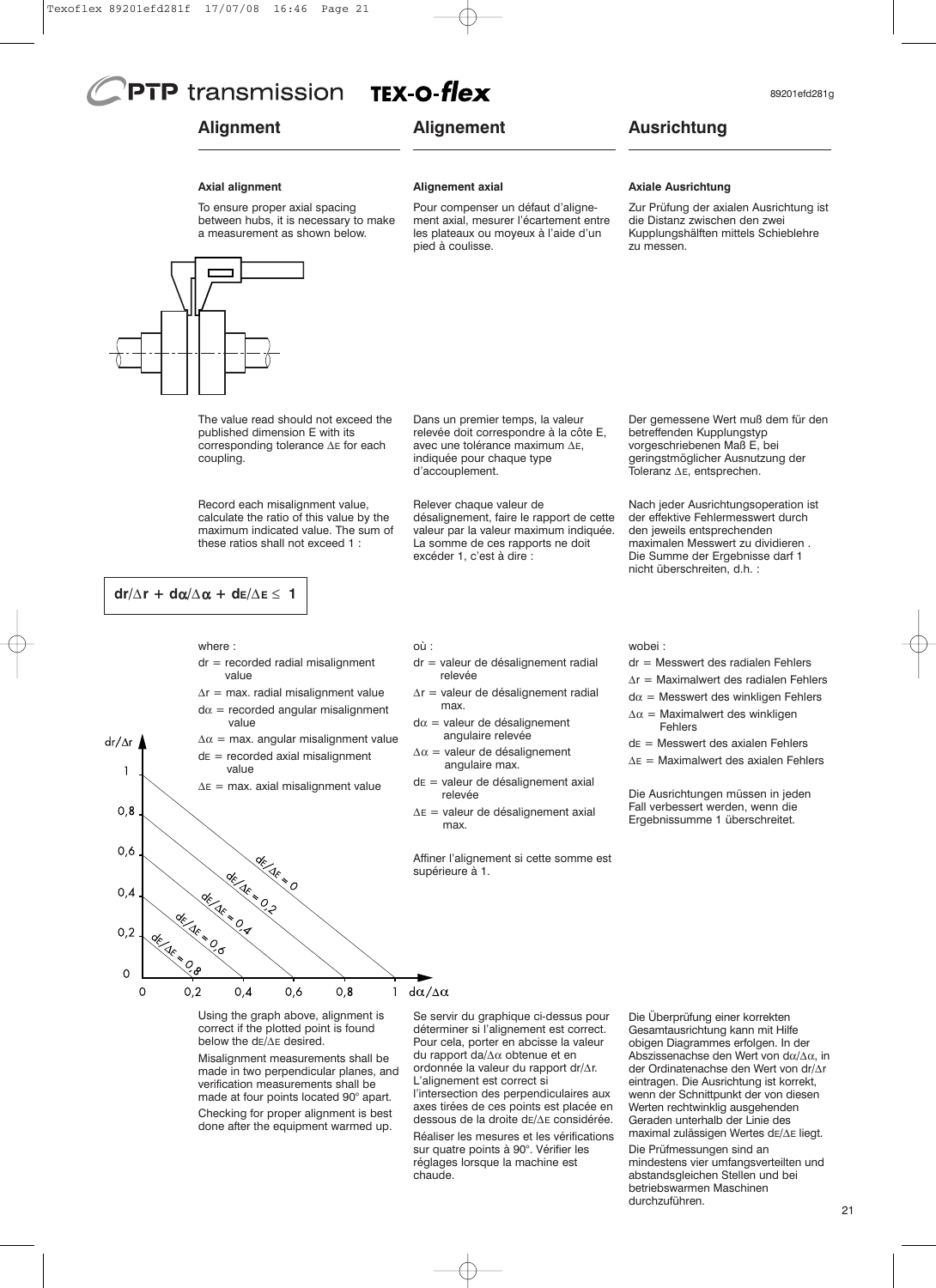### **Maintenance**

# **Wartung**

Maintenance of the TEX-O-*flex* coupling is limited to replacing the flexible element when signs of wear or damage become apparent.

Unscrew the screws attaching the flange. Tilt the flange slightly and slide it axially over the hub.

Case of DS arrangement : Remove all attaching parts from the spacer and remove this part then the flange.

Remove the flexible sleeves using a screwdriver or equivalent tool. As from size N, the flange incorporates holes through which the flexible sleeves can be expelled from the rear.

Use a rubber-tip mallet to drive the flexible sleeves fully home in the recesses.

Reposition the flange or, in the case of the DS arrangement, reposition the spacer and the flange. Tighten all srews to the recommended torque as shown on the chart pag 9.

Alignment is unnecessary for D and DS type.

L'entretien de l'accouplement TEX-O*flex* se limite au remplacement de ses tampons dès l'apparition de signes de fatigue ou lors de leur rupture.

Dévisser les vis de fixation de la couronne. Faire pivoter légèrement la couronne et la coulisser axialement sur le moyeu.

Cas de l'exécution DS : Retirer toutes les vis de fixation de la pièce d'espacement et retirer cette pièce puis la couronne.

Les tampons se retirent à l'aide d'un tournevis ou d'un outil similaire. A partir de la taille N, le plateau est muni d'orifice permettant de chasser les tampons par l'arrière.

Utiliser un maillet en caoutchouc pour les enfoncer jusqu'au fond des alvéoles.

Repositionner la couronne ou, dans le cas de l'exécution DS, repositionner la pièce d'espacement et la couronne. Serrer toutes les vis de fixation au couple indiqué dans le tableau de la page 9.

Un alignement n'est pas nécessaire pour les types D et DS.

Die Wartung der TEX-O-*flex* Kupplung beschränkt sich auf den Austausch des flexiblen Elements, sobald diese Verschleißerscheinungen zeigen.

Die Befestigungsschrauben des Nockenteils entfernen. Das Nockenteil leicht verdrehen, und axial über die Nabe schieben.

Bei Kupplungen der Ausführung DS : Alle Verbindungsschrauben des Zwischenstückes entfernen ; Zwischenstück und Nockenteil herausnehmen.

Die flexiblen Elemente mit Hilfe eines Schraubendrehers herausdrücken. Ab Größe N sind die Flansche mit Löchern versehen, durch die das flexible Element von der Rückseite aus herausgedrückt werden kann.

Die neuen Elemente in die Aufnahmeöffnungen eindrücken und mit einem Gummihammer bis auf rückseitigen Anstoß einschlagen.

Nockenteil, bzw. bei Ausführung DS Nockenteil und Zwischenstück, wieder in ursprüngliche Position bringen. Alle Verbindungsschrauben mit dem auf Seite 9 angegebenen Moment anziehen.

Für Typ D und DS ist ein Ausrichten nicht erforderlich.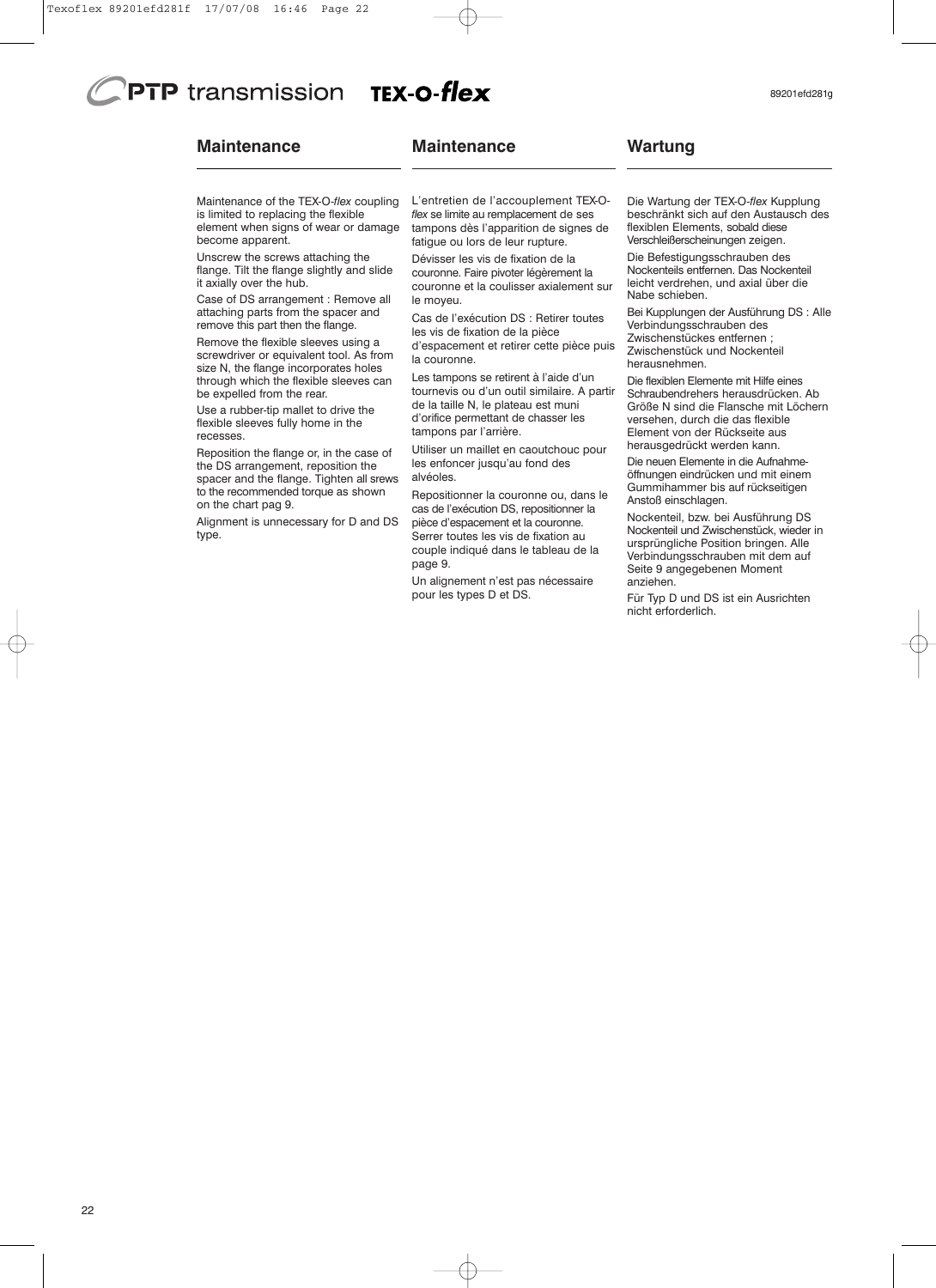# **Responsibility**

### **Responsabilité**

The dimensions given in this catalogue are subject to change without notice. Final dimensions can be obtained on request.

The torques and all other values specific to the indicated couplings correspond to the definitions of standard NF-E 22613 or DIN 740-2. These values are valid subject to correct mounting, in accordance with our mounting and maintenance instructions. It is up to the user to determine the appropriate shaft-to-hub connection (key, shrink-on collar) for correct torque transmission.

The bores and axial attachments are made at the client's request, subject to our manufacturing capabilities, **PTP** INDUSTRY assuming no responsibility.

It is up to the client to check on the type of balancing provided at shaft level. In the case balancing is provided with a full key, please specify that coupling should be balanced without the key.

Les dimensions indiquées dans ce catalogue sont sujettes à toute modification sans préavis. Les dimensions définitives peuvent être obtenues sur demande.

Les couples et toutes autres valeurs spécifiques des accouplements indiqués correspondent aux définitions de la norme NF-E 22613. Ils ont valeurs sous conditions d'un montage correct respectant nos instructions de montage et de maintenance. Il appartient au client lui même de déterminer le moyen convenable de liaison arbre/moyeu (Clavette, frette, etc.) pour la transmission correcte du couple. Les alésages et les fixations axiales sont réalisés suivant la demande du client sous réserve de nos possibilités de fabrication et n'engagent en rien la

responsabilité de **PTP** INDUSTRY. Il appartient au client de s'assurer de la nature de l'équilibrage réalisé au niveau de l'arbre. Dans le cas où cet équilibrage est réalisé avec clavette entière, il convient de mentionner que l'accouplement doit être équilibré sans clavette.

## **Haftung**

Die in diesem Katalog gegebenen technischen Angaben sind unverbindlich und können jederzeit geändert werden. Verbindliche Daten bestätigen wir auf Wunsch.

Die angeführten Drehmomente und anderen spezifischen Kennwerte der Kupplungen entsprechen den Definitionen der Norm DIN 740-2. Sie gelten unter der Voraussetzung fachgerechter Montage, unter Einhaltung unserer Einbau- und

Wartungsvorschriften. Die Verbindungen "Welle zu Nabe" gehören zum Verantwortlich-keitsbereich des Kunden. Insbesondere ist von seiner Seite zu gewährleisten, daß an diesen Stellen die Art und Anzahl der Mittel der Drehmomentmitnahme (Paßfedern, Schrumpfscheiben, Spannsätze, o.ä.), ausreichen.

Die Fertigbohrungen, sowie gegebenenfalls erforderlichen Axial-sicherungen (Stellschrauben, Druckscheiben, o.ä.) werden nach Kundenwunsch - vorbehaltlich unseren Fertigungsmöglichkeiten ausserhalb des Haftungsrahmens von **PTP** INDUSTRYrealisiert.

Es liegt am Kunden den Auswuchtungszustand seiner Wellen mitzuberücksichtigen. So ist, wenn die Auswuchtung der Welle bereits mit Paßfeder vorgenommen wurde, von seiner Seite auf eine Auswuchtung der Kupplung "mit Nut - ohne Paßfeder" hinzuweisen.